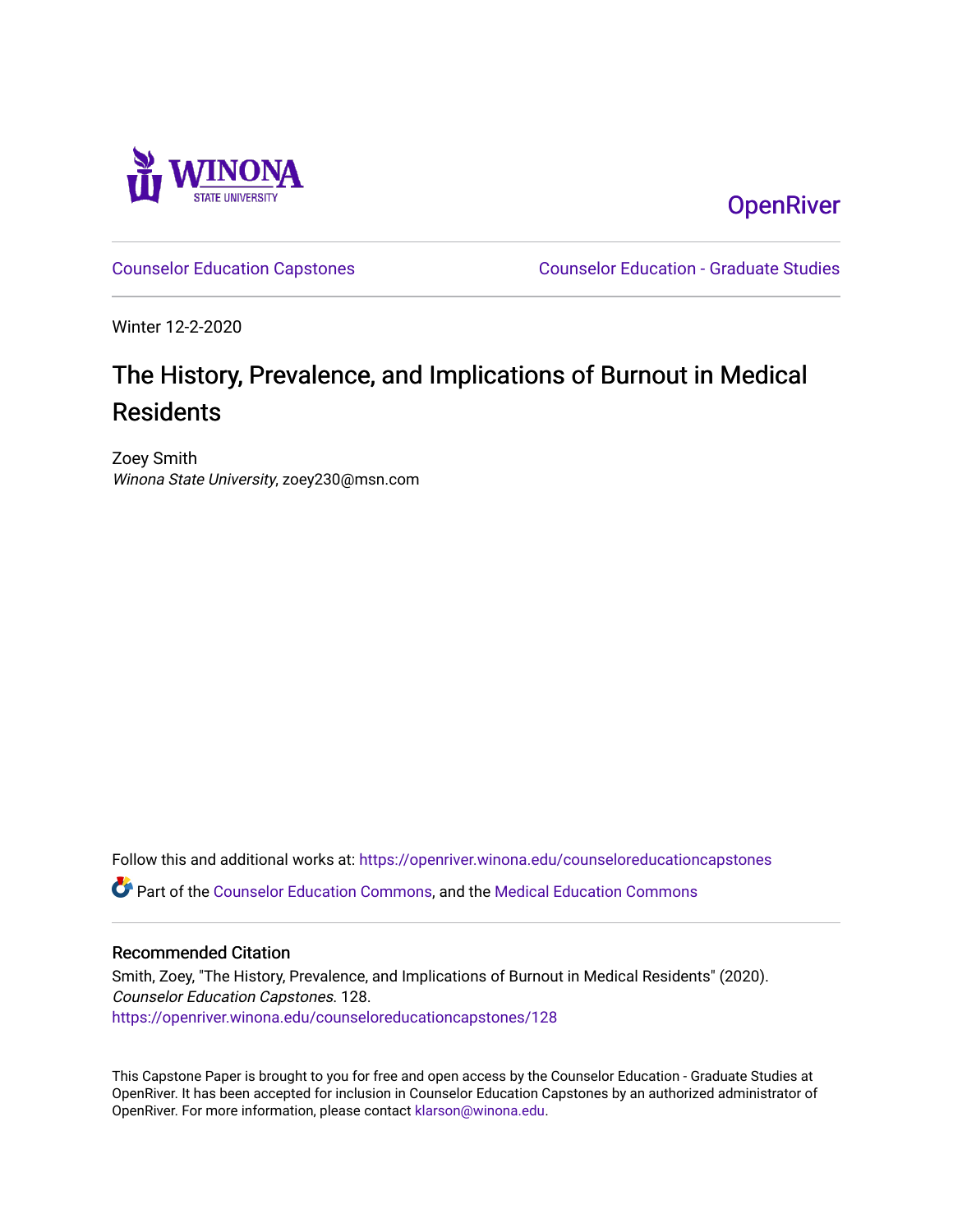## **The History, Prevalence, and Implications of**

## **Burnout in Medical Residents**

Zoey Smith

A Capstone Project submitted in partial fulfillment of the

requirements for the Master of Science Degree in

Human Services at

Winona State University

Fall, 2020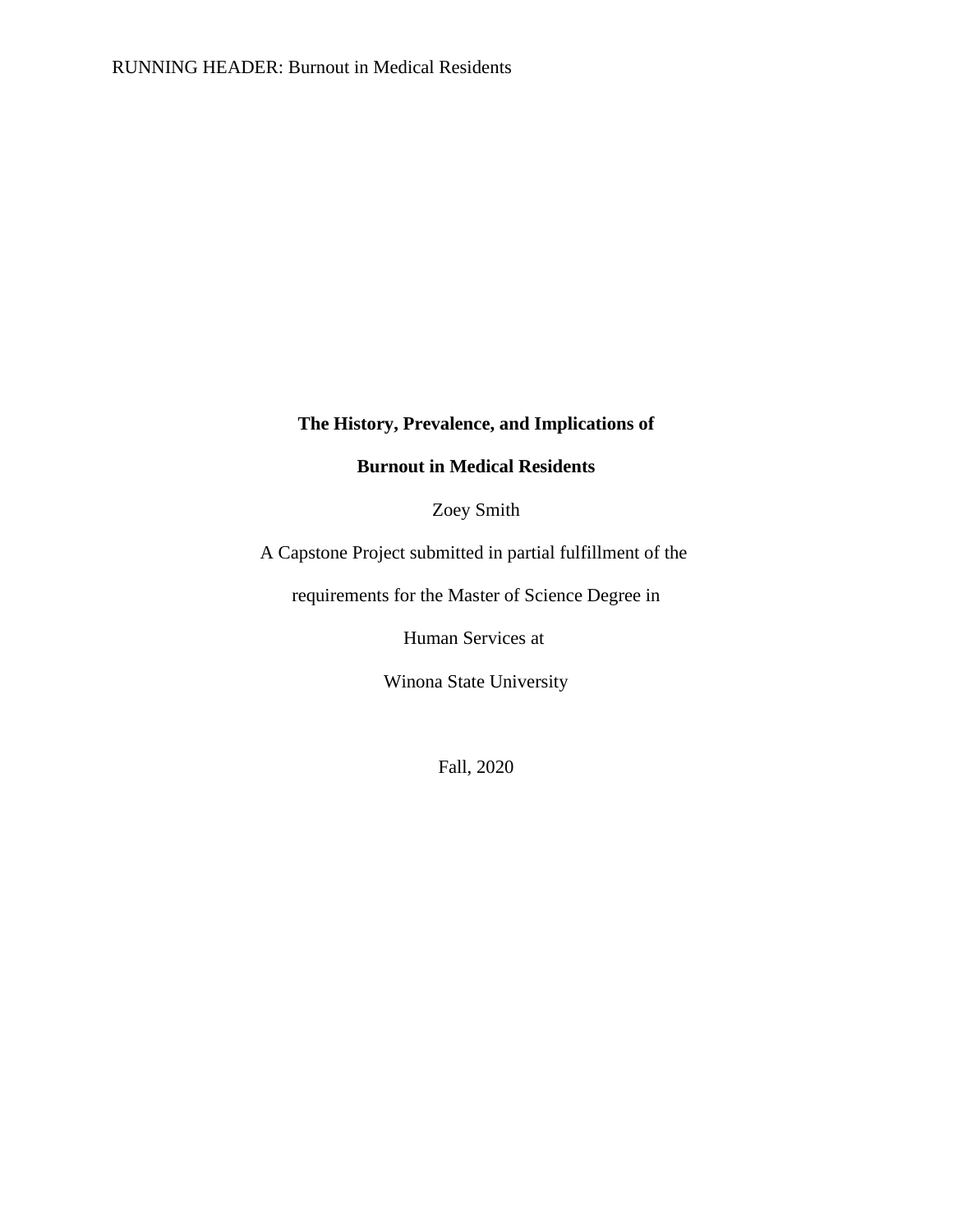College of Education

Counselor Education Department

## CERTIFICATE OF APPROVAL

## CAPSTONE PROJECT

\_\_\_\_\_\_\_\_\_\_\_\_\_\_\_\_\_\_\_\_\_\_\_\_\_\_

The History, Prevalence, and Implications of

\_\_\_\_\_\_\_\_\_\_\_\_\_\_\_\_\_\_\_

Burnout in Medical Residents

This is to certify that the Capstone Project of

Zoey Smith

Has been approved by the faculty advisor and the CE 695 – Capstone Project

Course Instructor in partial fulfillment of the requirements for the

Master of Science Degree in

Human Services

Capstone Project Supervisor: Mitch Moore, PhD Name Name and the Name of the Name of the Name of the Name of the Name of the Name of the Name of the Name of the Name of the Name of the Name of the Name of the Name of the Name of the Name of the Name of the Name of the

froore, PhD

Signature

Approval Date: 12/01/2020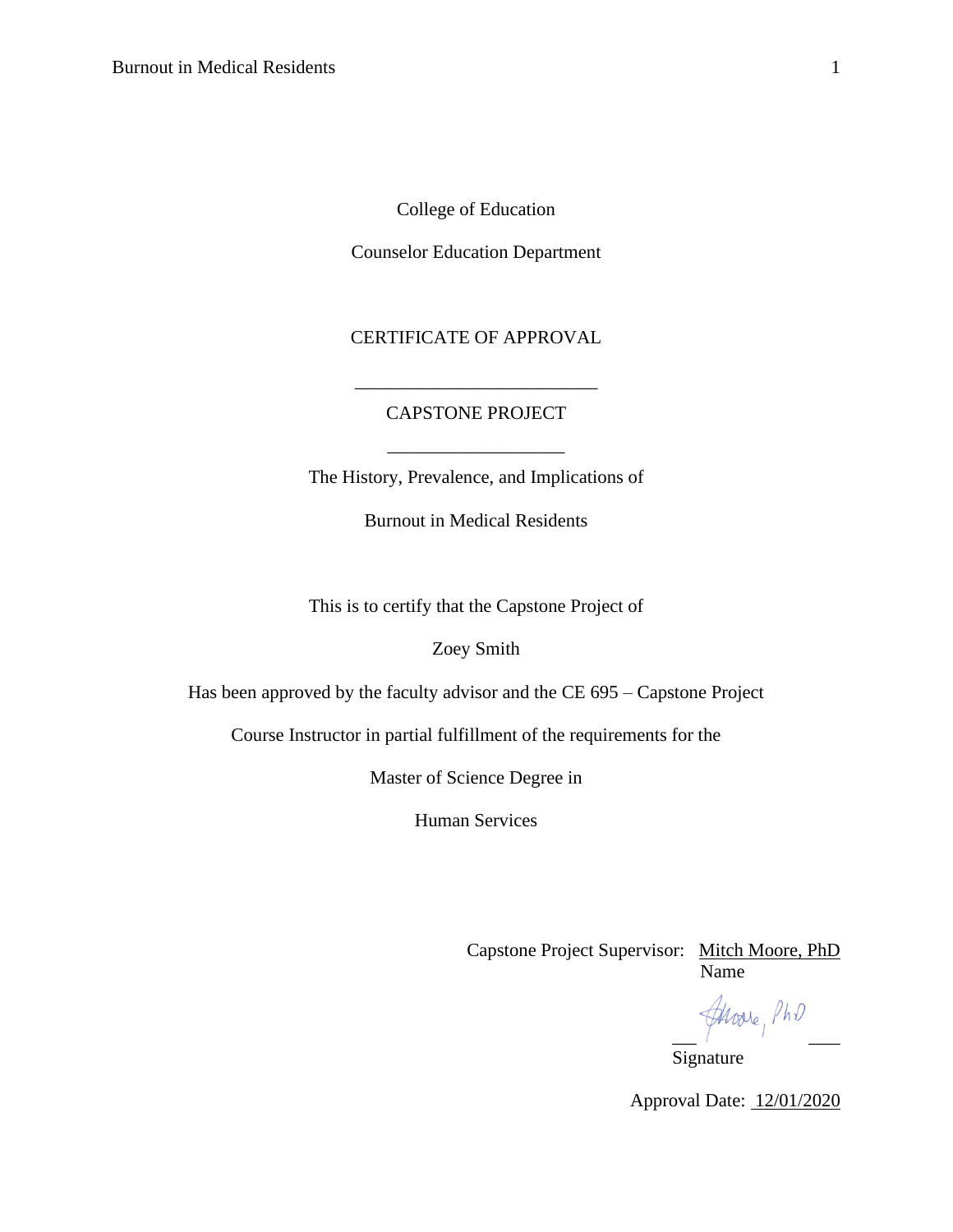#### Abstract

<span id="page-3-0"></span>Medical providers are often seen as infallible, setting a standard for professionalism and quality care. However, throughout history, it has been shown that from medical students to residents, to attending physicians there can be an overarching trend of burnout. Poor work-life balance impacts sleep and physical well-being, and high-intensity situations can leave those in the medical field feeling empty. Medical residents are a population that has experienced these occurrences for years. Studies have suggested that this can stem from residents having limited control in their situations while being trusted with immense responsibility. Historic context to why residency programs are run the way they are as well as an understanding of the difference between burnout and compassion fatigue is key to fully understanding the circumstances leading medical residents to potential burnout and severe stress reaction.

While some may view stress as inevitable and even at times favorable for medical residents it has been shown to have potential lasting consequences for the residents and the patients as well. This paper looks to review studies and articles in medical literature to address the following questions: (1) what is the history of medical residency programs? (2) What are the key defining features in burnout versus compassion fatigue? (3) What is the prevalence of burnout in medical residents? (4) What are the potential implications on both provider and patient of medical resident burnout? And (5) looking forward what can be done to prevent resident burnout?

*Keywords:* burnout, medical residents, Maslach, compassion fatigue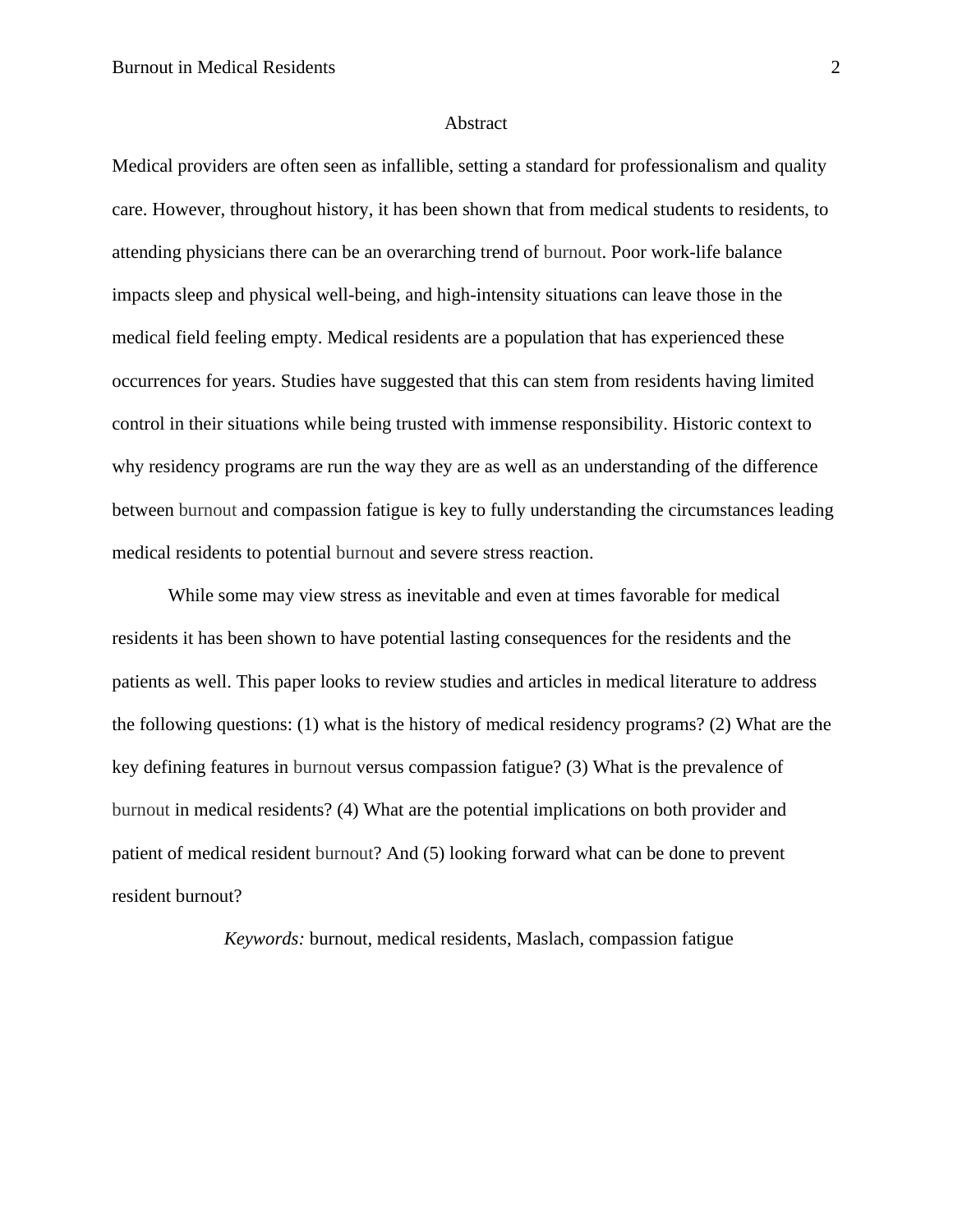## Table of Contents

| <b>Abstract</b>                                               | $\overline{2}$ |
|---------------------------------------------------------------|----------------|
| <b>Literature Review</b>                                      |                |
| <b>Medical Education</b>                                      | 5              |
| Fundamentals of Medical Education                             | 5              |
| History of Medical Residency                                  | 6              |
| <b>Creation of Medical Residency</b>                          | $\overline{7}$ |
| <b>Burnout Vs. Compassion Fatigue</b>                         | 8              |
| <b>Burnout</b>                                                | 9              |
| <b>Compassion Fatigue</b>                                     | 10             |
| <b>Prevalence of Burnout</b>                                  | 11             |
| <b>Overall Prevalence</b>                                     | 11             |
| <b>Burnout Factors</b>                                        | 13             |
| <b>Implications of Burnout</b>                                | 16             |
| For Residents                                                 | 17             |
| Libby Zion Case                                               | 18             |
| For Health Care                                               | 19             |
| <b>Looking Forward</b>                                        | 20             |
| Workplace-Driven Interventions                                | 21             |
| Individual-Driven Behavioral, Social, and Physical Activities | 22             |
| <b>Conclusion</b>                                             | 24             |
| <b>References</b>                                             | 26             |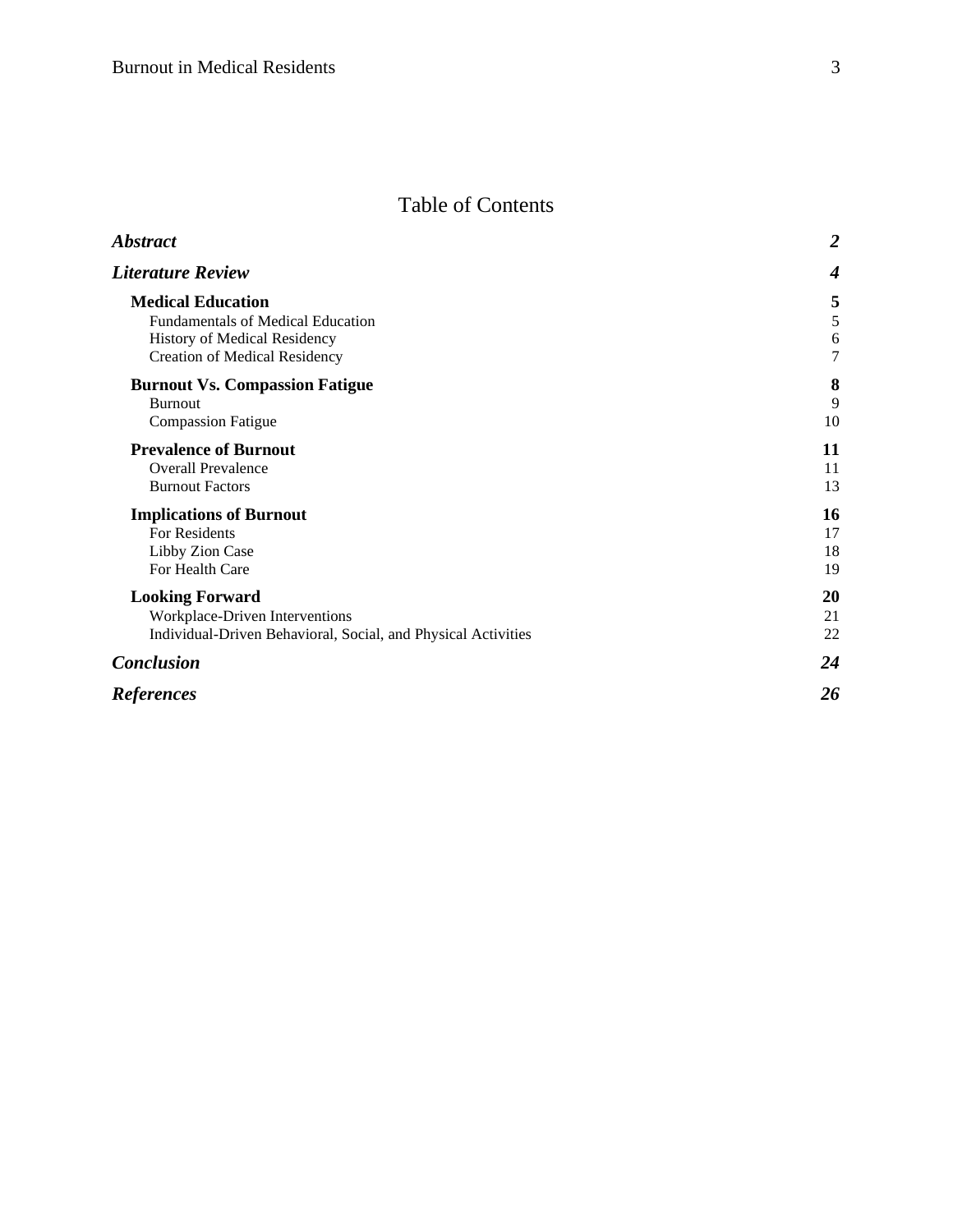#### **The History, Prevalence, and Implications of Burnout in Medical Residents**

Medical providers hold one of the most respected and trusted occupations in the world and throughout history. Physicians are often viewed as infallible and put on a pedestal. Patients depend on their medical provider to have skills and knowledge but also empathy and professionalism. Patients come to physicians at their most vulnerable and in their darkest hours to seek guidance and comfort in matters that are truly life and death. Yet, the history of medical education shows that it has not always been safe to assume this baseline knowledge. For years there was little oversight and guidance in the education of future physicians. Over the last 120 years, there have been policy and guideline changes that have shaped and changed the experience of medical education.

Research done over the course of residents' experiences in their residency has shown that there is consistent evidence of burnout among medical residents throughout their programs (Niku, 2004). Many factors impact this rate from the intense work demands, to the resident's limited control in their situations, as well as a high degree of home life interference. Research also shows that these high rates of burnout in residents have implications on physical and mental health as well as problematic patient care. During this stressful and sometimes overwhelming experience, it begs the question, what actions could be taken to relieve this mental and emotional burden on residents?

<span id="page-5-0"></span>Through review and abstraction of literature over the last forty years on medical residency history, burnout, compassion fatigue, and implications. he following questions will be answered in this article: (1) what is the history of medical residency programs? (2) What are the key defining features in burnout versus compassion fatigue? (3) What is the prevalence of burnout in medical residents? (4) What are the potential implications on both provider and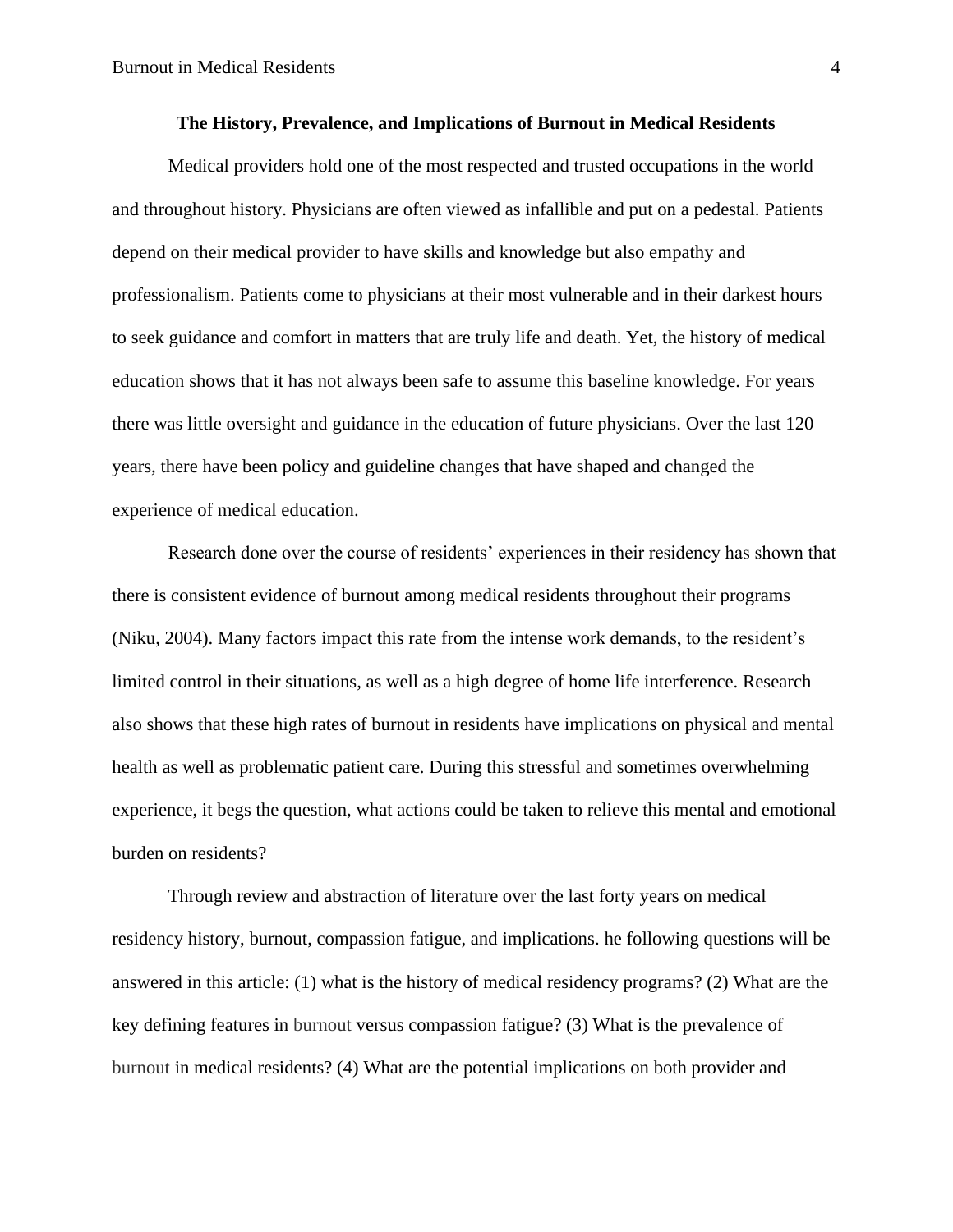patient of medical resident burnout? And (5) looking forward what can be done to prevent resident burnout?

#### **Literature Review**

## <span id="page-6-0"></span>**Medical Education**

In today's world of policies and procedures, it may be hard to imagine a system in place for the medical field that does not have checks and accountability. However, up until almost 125 years ago, there was no set standard of practice regarding much of the medical field (Howell, 2016). Included in this was the education and training of medical students and future clinicians, what we now refer to as medical residents and fellows. Many organizations and individuals have played a part in shaping the education process for future clinicians.

## <span id="page-6-1"></span>*Fundamentals of Medical Education*

A key portion of understanding medical education is understanding the process as a whole as well as the terms and titles used. Over time this process has changed and with it, the language used to discuss learning physicians has changed as well. To become an attending medical provider first individuals, receive a bachelor's degree, at this point, they may be considered a 'pre-med' student, but it is not required that they major in pre-medical sciences (Mowery, 2015). Following a bachelor's degree aspiring clinicians enter a four your medical school program, these programs are meant to provide two years of traditional in-class learning and two years of practical rotations to expose students to different medical specialties. These students are referred to as medical students and have not yet received the title doctor.

After completing their medical school degree, they have technically earned the title doctor but now enter their medical residency. This program can range from three to five years and vary based on specialty. Following the completion of their medical residency future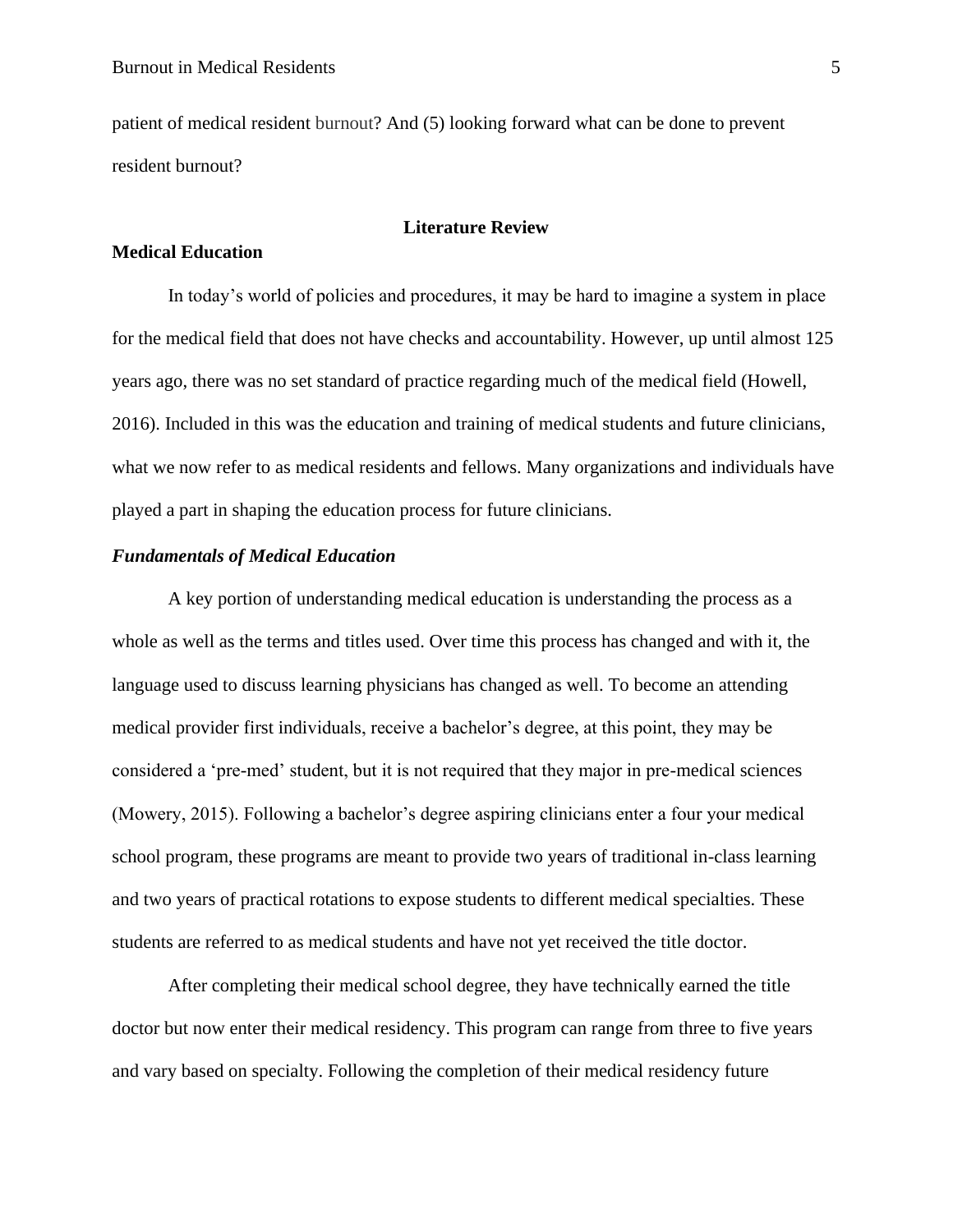#### Burnout in Medical Residents 6

clinicians enter the final stage in their education as medical fellows (Ishak et al., 2009). During their fellowship, they have chosen a specialty and spend two to three years specifically learning their field. Once they have completed all their education and passed a variety of boards and licensing exams individuals are now considered attending physicians. This means they can practice in their specialty without supervision.

Above is a broad overview of what medical education in the United States as a whole looks like. However, it is important to note that certain subspecialties within medicine can have slightly different requirements. For example, there is a slight difference in education between a Medicine Degree (MD) or a Doctor of Osteopathic Medicine Degree (DO), these are the titles that are received post-medical school. MDs are trained to treat specific conditions with medication and therapy while DOs have a more holistic approach and use hands on techniques (Shannon, 2009). Certain programs may also require additional years of residency or fellowship while some programs require no fellowship at all. Medical education is a unique system within itself and is constantly changing.

Medical education in the United States spans over ten years and puts aspiring clinicians through many challenging and diverse situations. Nevertheless, medical education hopes to equip aspiring physicians with the education and experiences needed to succeed in their chosen specialties (Ishak et al., 2009). Continuing education is required to keep their license and involvement in research and education is a focus at many medical institutions.

## <span id="page-7-0"></span>*History of Medical Residency*

Similarly, to the entirety of medical education, the concept of medical residency has changed and evolved over time. As Howell (2016) explains during the early eighteenth and nineteenth centuries there was little to no true law and guidance regarding the education and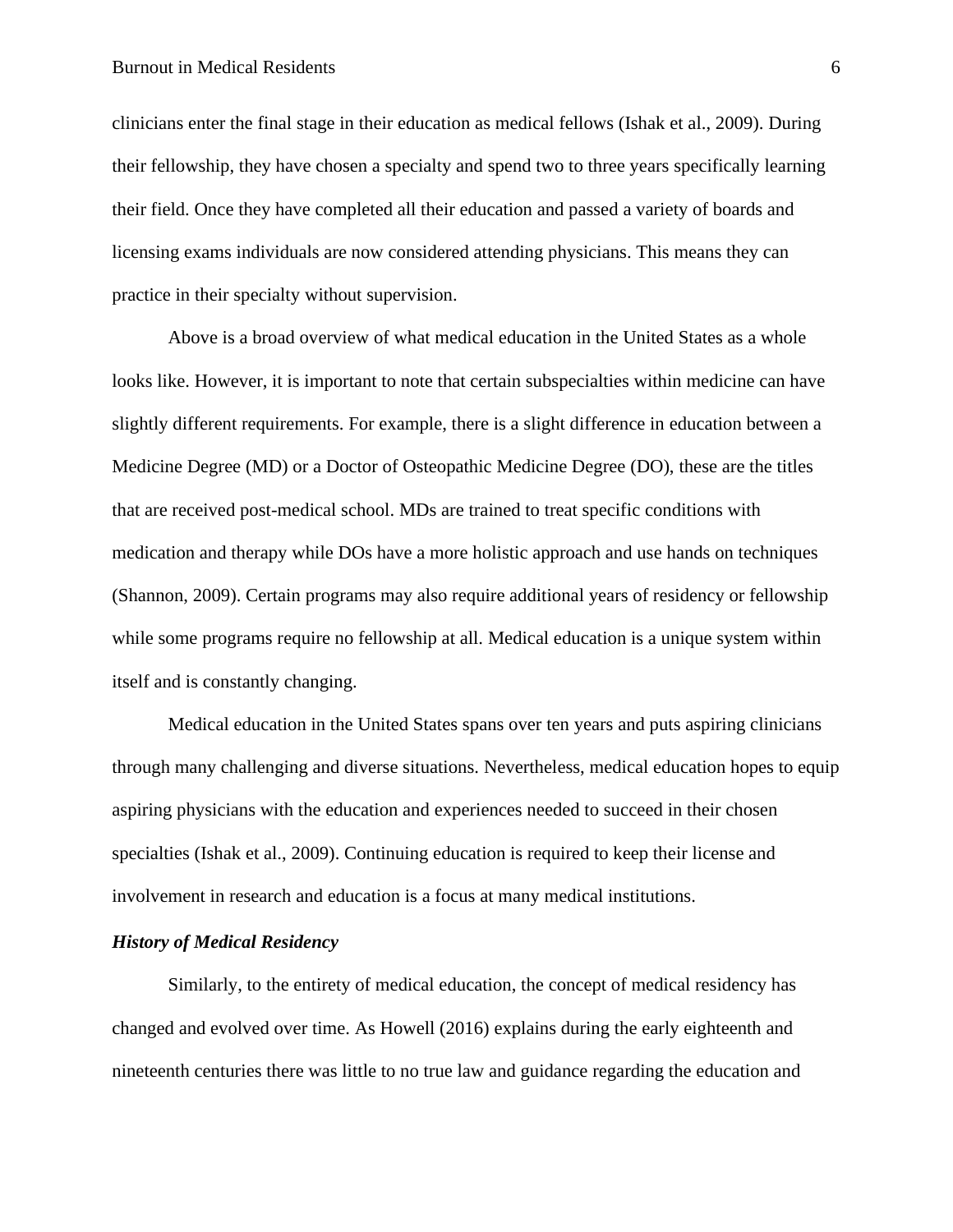practice of medicine. It was not until the twentieth century that organization and education had increased. Medical residency is one of the more recent additions, only becoming an official step in the education process during the last century (Howell, 2016). It was during this timeframe the U.S. medical programs began offering more exposure to meaningful medical practices.

These early 'residencies' were not identified as such, they were referred to as interns and there was still little to no overarching supervision on what being a medical intern entailed. These initial internships were only a year-long and over the course of the year interns would participate in a variety of non-specialized care (Ishak et al., 2009). There was a period of overlap between the idea of internships and residencies. During this period of overlap must aspiring medical providers chose to do internships with only a minority choosing to do the live-in residency option.

#### <span id="page-8-0"></span>*Creation of Medical Residency*

The creation of medical residencies grew from the reorganization of medical practice as a whole. During the turn of the nineteenth century, medicine began focusing more on categorizing care into specific subspecialties– surgery, cardiovascular medicine, pediatrics, oncology, and so on (Howell, 2016). With this shift to more separated care there was also a shift in medical education, residency, or specialties programs started appearing to train physicians in their chosen field. Initially, residencies were hospital-based and often residents would "reside" in housing supplied by the hospital. Being on call could potentially mean a resident was available 24-hours multiple days a week in this setting (Niku, 2004). Residents were often not paid beyond room and board and if they were it was the bare minimum. It was not until closer to 1975 that more physicians would choose the residency option.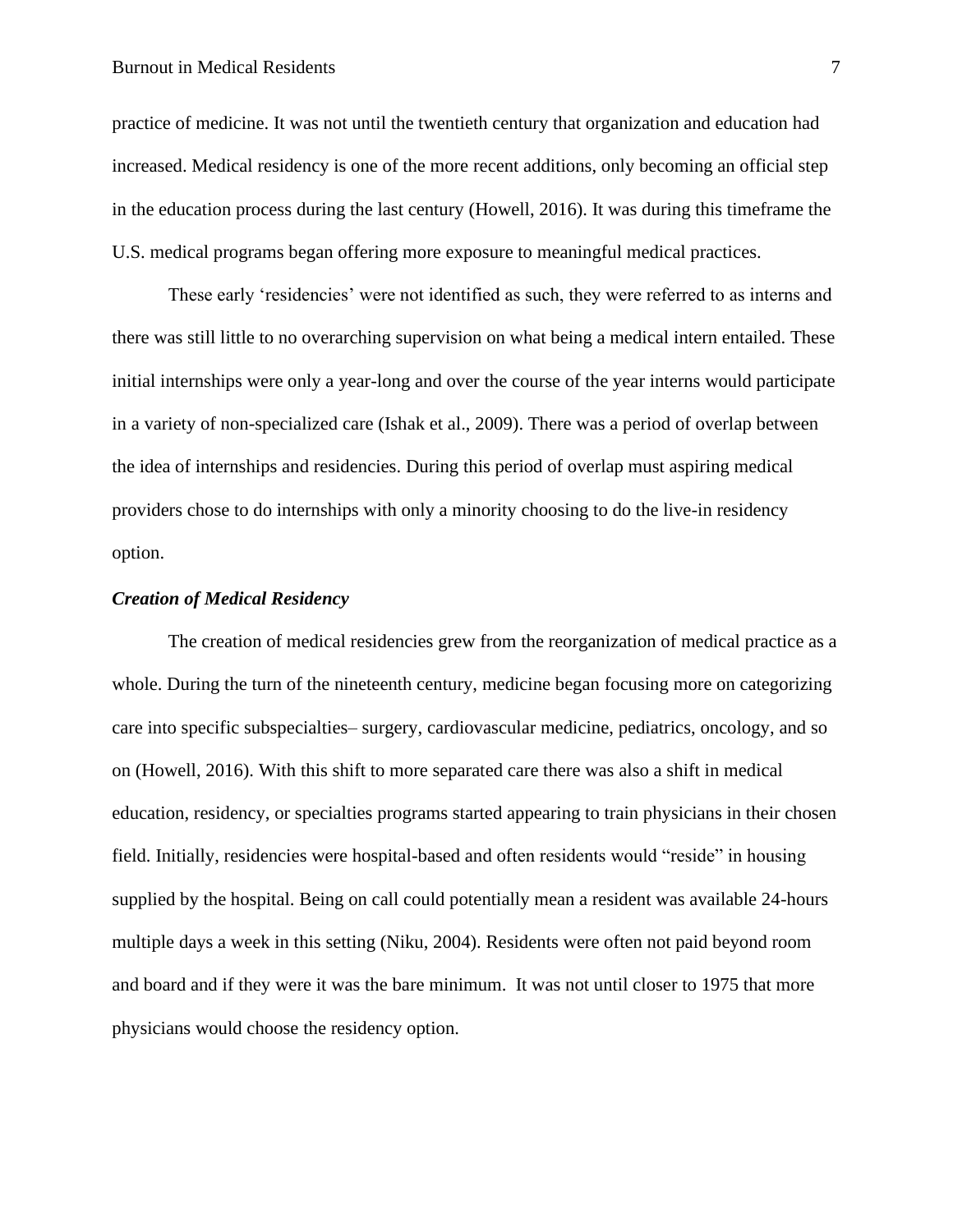Over the years pay has been increased for medical residents as well as limits put on the number of hours that they can work. The number of medical residencies offered has grown and there are now dozens available to future physicians (Niku, 2004). There are now multiple accreditation programs that follow similar guidelines and require residency programs to adhere to ethical and education principles (Ishak et al., 2009). Nearly all physicians now attend a residency program and the majority of states require it for full licensure.

The modern medical residency has grown and developed since the early stages of internships and live in residencies (Niku, 2004). Modern residencies are highly competitive, high academic achievement, doing well on the medical college admissions test, strong letters of recommendation and more are required just to receive an interview at many medical residency programs in the U.S. Once matched with a residency programs, residents will spend three to four years being supervised by an attending physician. After completion of their medical residency residents are eligible to become board certified and either enter the fellowship or attending phases for their specialty. Over the course of their medical education, it is far from uncommon for future clinicians to experience burnout, compassion fatigue, or both.

#### <span id="page-9-0"></span>**Burnout Vs. Compassion Fatigue**

Terms like burnout and compassion fatigue on the surface sound similar, but when talking about the impacts and recovery for both it is important to note they are two very different syndromes. Over the last 30 years, studies have been done on the nuanced differences between the two and what needs to be done to help individuals recover. These differences are key because a medical resident who experiences burnout will show different signs and experience different symptoms than one who is experiencing compassion fatigue, and they require different coping and recovery tools.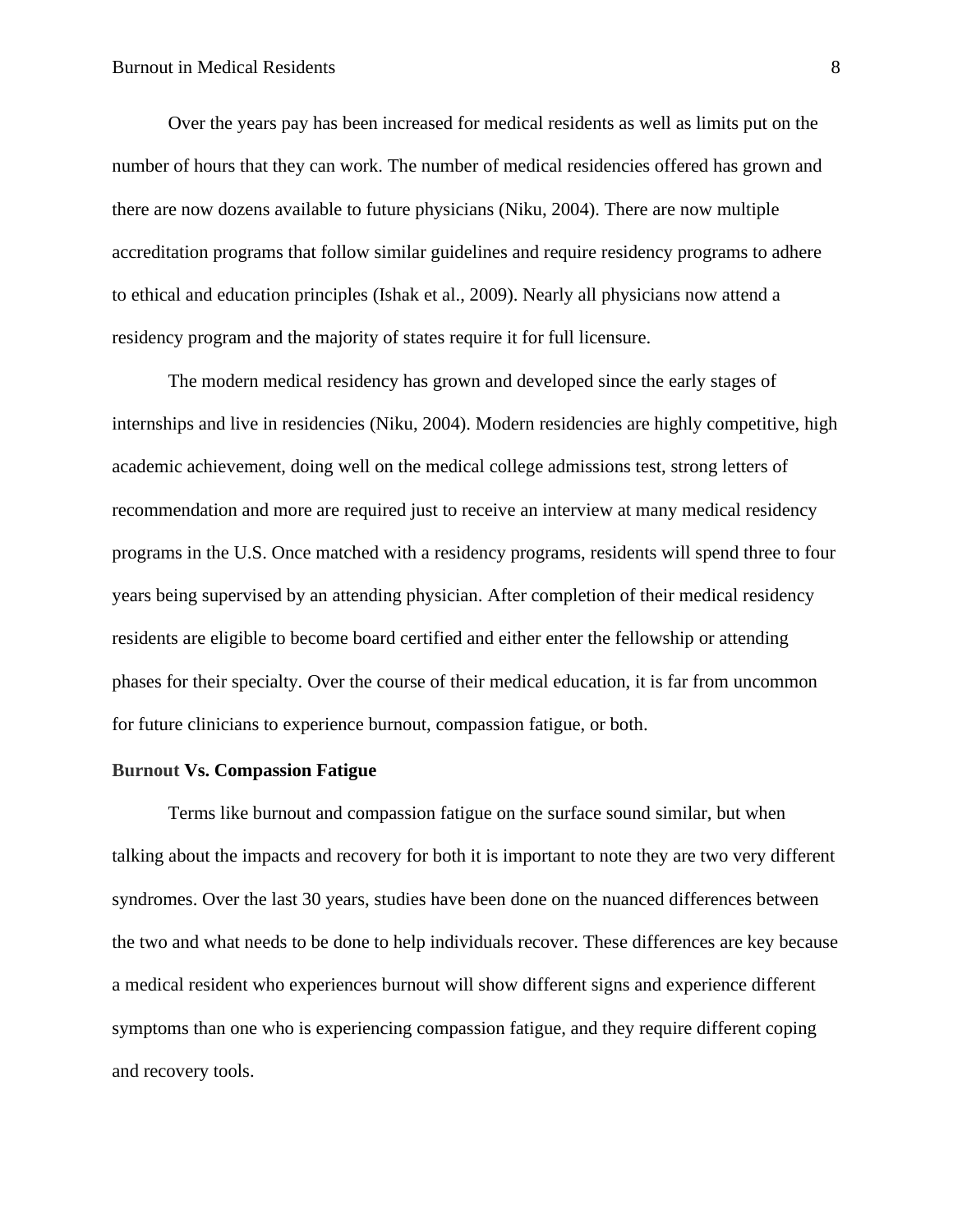#### <span id="page-10-0"></span>*Burnout*

The original construct of burnout was developed initially by a group of occupational psychologists as a way to describe a pattern of behavior and response observed in human services workers (Niku, 2004; Tait et al., 2012). In 1974 psychologist Herbert Freudenberger published an article entitled "Staff Burnout" which was one of the first articles to publicly dive into the idea of work stress impacting satisfaction (IsHak et al., 2009). Over the years many studies, observations, interviews, and analysis were done to refine and define what burnout it is. According to Niku (2004) currently in a broad sense, burnout is defined as a pathological syndrome in which prolonged occupational stress leads to emotional depletion and maladaptive detachment.

Maslach et al. (1997) went further to defined three dimensions of burnout; emotional exhaustion, depersonalization and cynicism, and feelings of inefficacy. Emotional exhaustion would be defined as an individual's energy being depleted by the overwhelming demands from work. Depersonalization and cynicism are trademarked by a person detaching from their work, while the feelings of inefficacy are defined as a feeling of lacking personal achievement (Maslach et al., 2003). All three of these dimensions can in theory exist at the same time meaning that burnout can feel continuous for those experiencing it (Shanafelt et al., 2012).

One of the key differences between burnout and compassion fatigue is that burnout is not inherently trauma-related (Marshall, 2011). Individuals with any career and in any field can experience burnout in their workplace. These effects can present themselves gradually over time. Burnout can appear in many ways and is not a one-size-fits-all syndrome. Burnout can present as decreased productivity and decreased job satisfaction.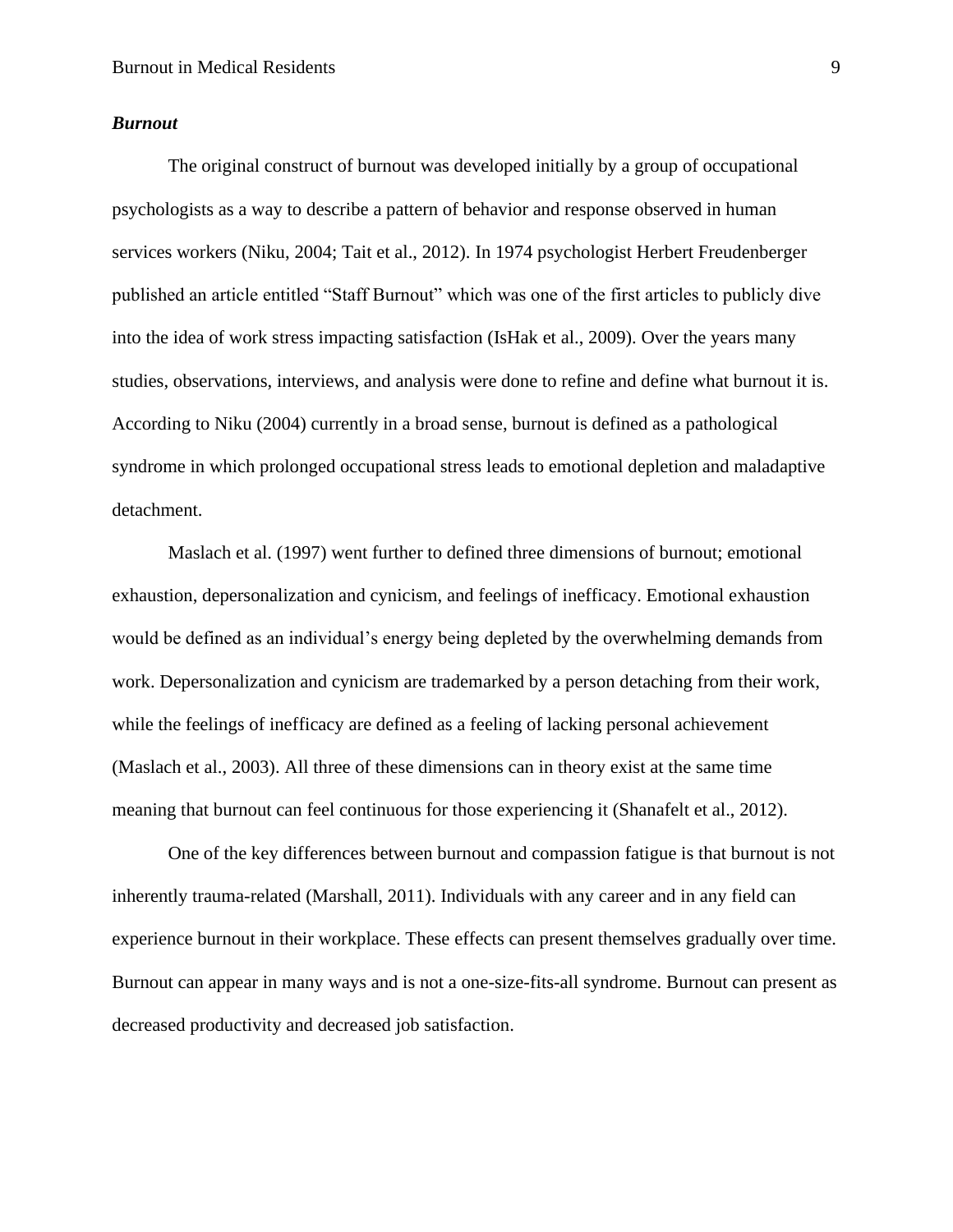Once burned out is experienced some steps can be taken to help reduce and overcome the symptoms. Creating a support network and reaching out to others for help can help ease the feeling of isolation for those struggling with burnout (Niku, 2004). While not always the easiest option for medical residents finding a balance between work and personal life as well as potentially taking time off from work has been found to reduce the impacts of burnout in the short term while other longer-lasting solutions can be found (Marshall, 2011).

#### <span id="page-11-0"></span>*Compassion Fatigue*

The first time a difference was noted in literature between burnout and compassion fatigue was in 1992 by C. Johnson who during a study on nurses. Johnson (1992) noted that some populations had higher rates of chronic fatigue, irritability, dread of going to work or working with specific patients, and lack of enjoyment in their lives. Since then it has been coined different terms including 'vicarious traumatization" (Figley, 2002) or secondary traumatization. Compassion fatigue stems from a strain or overexposure of working with those suffering from a variety of traumatic events. It can happen overtime or stem from one case that triggered the emotions.

Compassion fatigue can really be looked as through the lens of it being a relationship between a caregiver and a patient (Marshall, 2011). It has been seen to some as the 'cost' of caring for other individuals that are experiencing trauma and deep emotional pain. Paice (2007) defines compassion fatigue as; "when health care professionals are constantly exposed to human suffering."

Signs of compassion fatigue can change from individual to individual, but it has been found that the following signs are the most common (Figley, 2002). Sadness and grief, reduced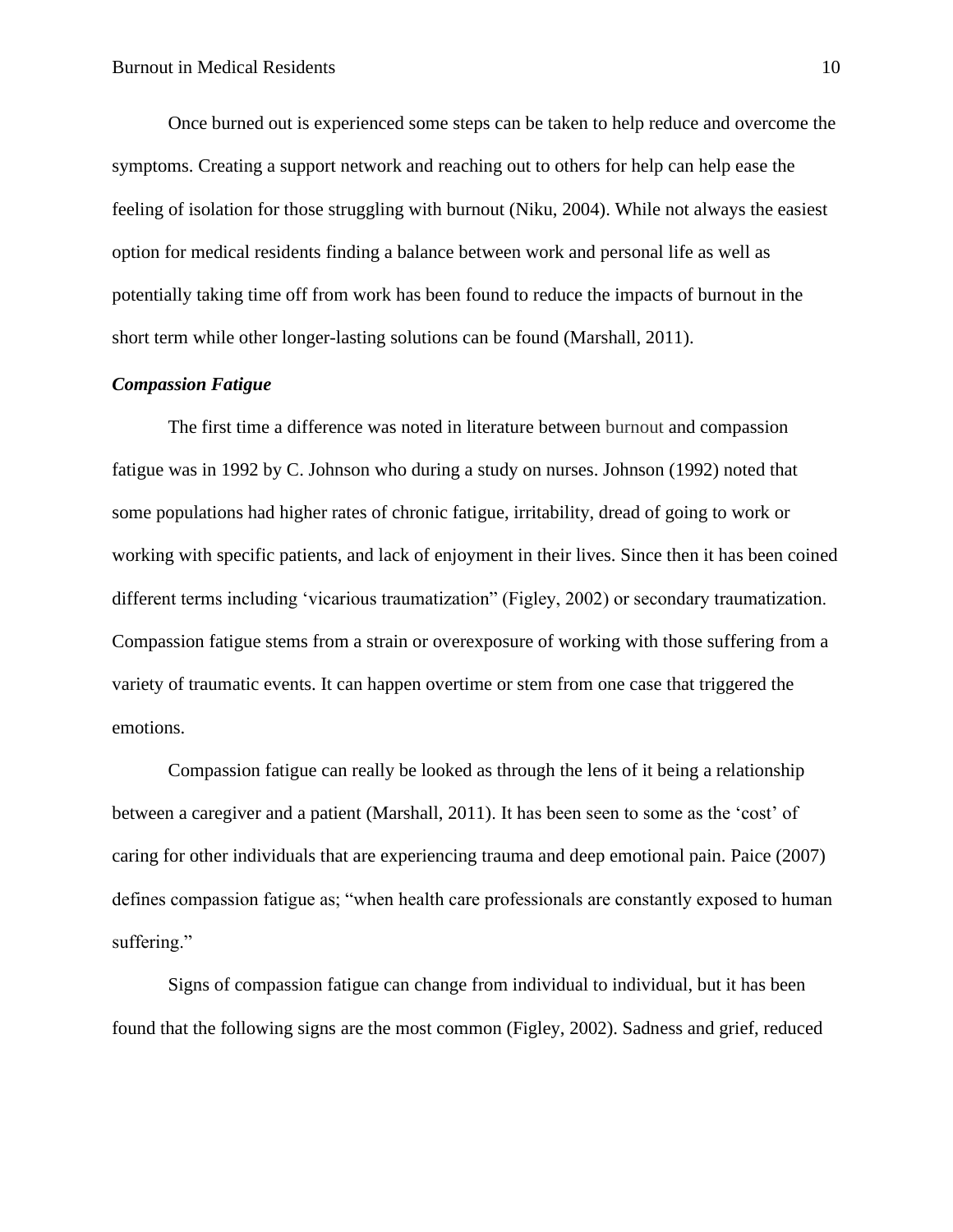ability to show empathy towards patients, addiction, nightmares, sick days, change in beliefs, and the potential for either increased or decreased arousal and intimacy.

Compassion fatigue can be the stepping stone to burnout for some and for others it can co-occur with burnout or be a stand-alone syndrome. Studies have found that support from a palliative care team and early intervention can help those experiencing compassion fatigue overcome the feelings early on and prevent it from developing further (Marshall, 2011). It has been found as well that basic care techniques of exercising, sleeping, and proper nutrition can help individuals manage their symptoms.

#### <span id="page-12-0"></span>**Prevalence of Burnout**

Based on Maslach et al.'s (2003) work into burnout it is known that occupational stress can cause burnout when the autonomy of the individual is also low. When looking at modern medical residency it is clear that residents are frequently challenged with work-home interference, high demands, and low autonomy. This situation can lead to burnout among residents.

The research discussed in this section examines a variety of medical specialties including internal medicine, anesthesiology, surgery, orthopedic surgery, and family practice. The research examined has been chosen to represent a variety of specialties within medical residency, studies have found a similar rate of burnout among medical residents (Collier et al., 2002; Dyrbye et al., 2014).

## <span id="page-12-1"></span>*Overall Prevalence*

In 1998 Collier et al. (2002) conducted a national survey that was distributed to all residents. This was done via residency directors for the Resident Services Committee of the Association of Program Directors in Internal Medicine. The purpose of this study was to identify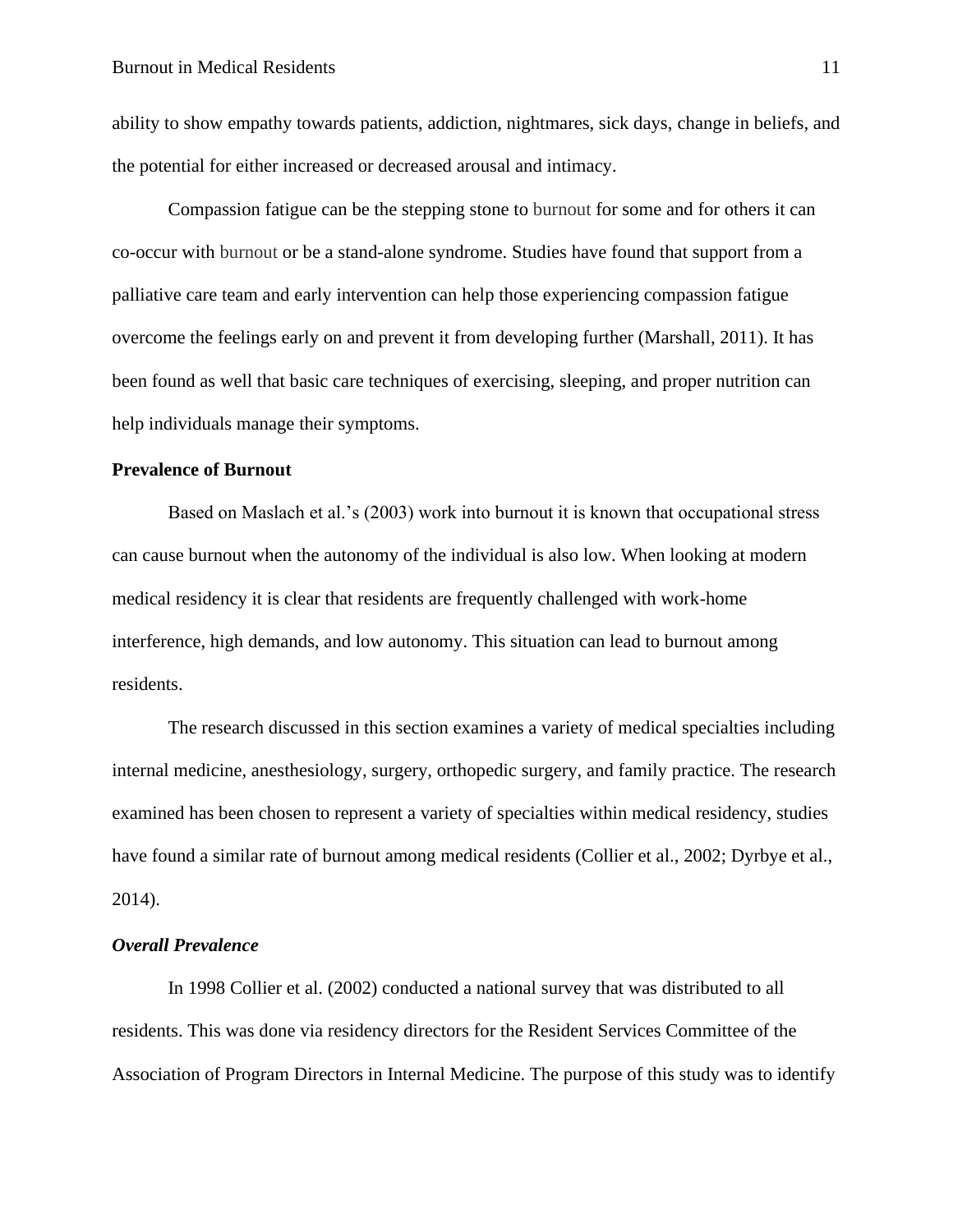personal factors associated with resident stress. The study had a very low response rate of only 18% which when compared to other physician surveys is below average. However, this study is of note because 61% of respondents did report having become more cynical and 23% reported feeling less humanistic since beginning their medical residency. Nevertheless, due to the low response rate these results are not entirely generalizable as the results could have been influenced by the rate of nonresponse.

Additionally, a study done by Nyssen et. al in 2003 administered the emotional exhaustion Maslach Burnout Inventory (MBI) to 119 anesthesiology residents at various levels of training in the Belgium University Network. They had a response rate of 48% and chose to report their burnout distribution by age rather than by training level. Of note was that 47% of trainees younger than 30's responses showed high emotional exhaustion sub-scores on the MBI. Nyssen et al. (2002) noted that the majority of medical residents are between the ages of 26 to 30.

Tzischinsky et al. in contrast examined their population by trainee level in their 2002 survey on 78 multispecialty residents in Israel. They found that the mean burnout scores increased from baseline to postgraduate year one but then decreased after two years. This finding and characterization of the natural progression of medical resident burnout is consistent with showing that residents became more distressed, fatigued, and angry as their years progressed. Dyrbye et al. (2014) conducted a national survey in the US of medical students, residents, fellows, and attending physicians as well as a probability-based sample of the general US population. All the surveys assessed burnout, symptoms of depression, suicidal ideation, quality of life, and fatigue. The response rate among residents and fellows was 22.5 percent which was comparable to the response rates of the other groups surveyed.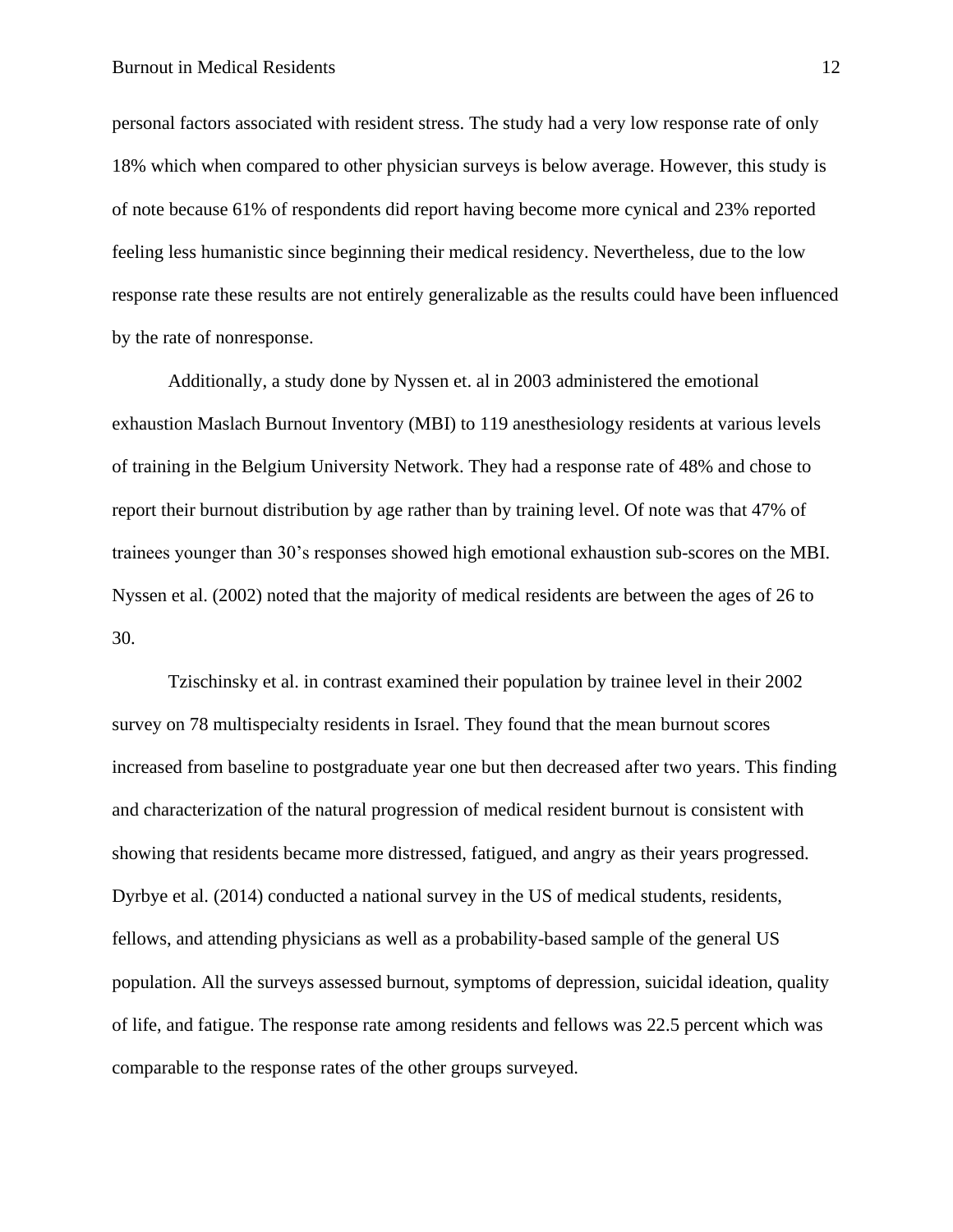Dyrbye et al. (2014) noted that based on the response results residents and fellows were associated and scored high on burnout. While current physicians scored the lowest of the three groups in all areas. Residents were more likely to be burned out than the general population control sample and were more likely to exhibit symptoms of depression but not more likely to experience suicidal ideation. The literature and current studies suggest that training appears to be the peak time of distress and burnout among physicians.

### <span id="page-14-0"></span>*Burnout Factors*

While current research is comprised of mainly small, cross-sectional surveys or specific resident populations there also shows associations between burnout and demographic factors, work characteristics, and personality characteristics (Tzischinksky et al., 2001). It is important to note that burnout and compassion fatigue are more modern separations, so literature dating 20 years or older may combine the two terms into one. This impacts the approach that has to be taken when considering the impact of different factors on burnout prevalence.

**Demographic Factors** Research has shown that there is the potential for demographic factors that can impact the potential rates of burnout and stress in medical residents. Bertakis et al. (2001) looked at the impact that gender identity played in rates of burnout in medical residents. Their study focused on the current knowledge that women have a higher rate of depression in their lifetimes and there historically has been research that connects the rates of depression with rates of burnout. However, during their research, it was found that women do not have a higher rate of burnout than men (Bertakis et al., 2001). Over the course of the last twenty years, there has been additional research about the impact of gender on rates of burnout with mixed results. Some studies have found no difference in rates of burnout while other studies have noted higher rates of burnout among men (Niku, 2004).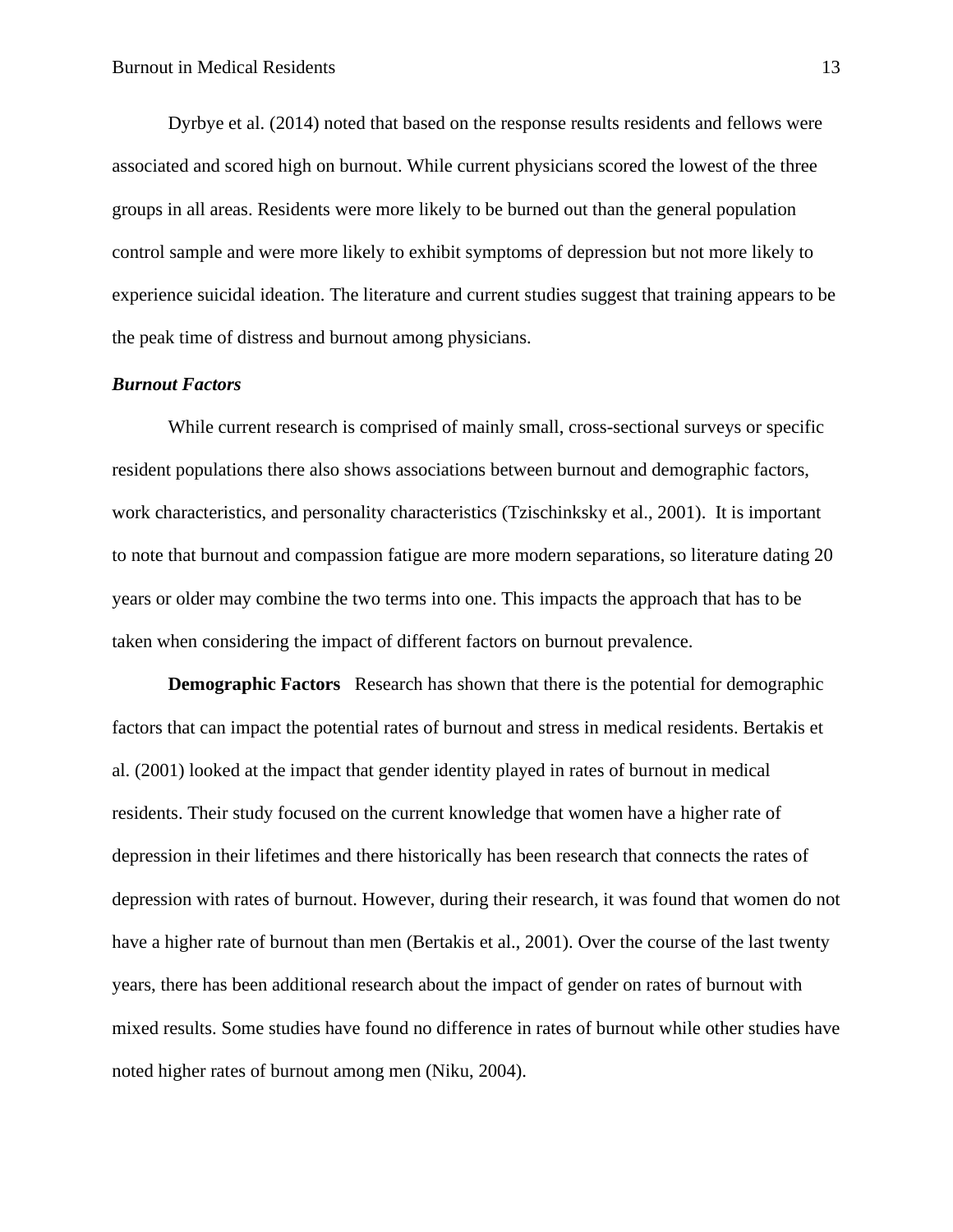Martial and family status are additional factors that have been found to impact the potential rates of burnout. Martini et al. (2004) showed that there was a statistical difference in rates of burnout between married individuals and those who were single, divorced, or unmarried. 65.2% of residents who had never been married, were single or divorced met the criteria for burnout while 40.0% of residents who were married or in a committed partnership met the criteria (Martini et al., 2004).

While parenting had a positive effect on burnout, showing that residents who had children at home had lower rates of detachment and depersonalization possibly due to the humanizing effect parenting can have on individuals (Martini et al., 2004). Collier et al., (2002) found similar results that having children during residency lowered rates of depression and cynicism in medical residents.

Not all research is conclusive on the impact of certain demographic features on burnout. Purdy et al. (1987) surveyed family medical residents and found that there was no association between the rates of burnout experiences and financial debt, number of children, marital status, gender identity, or wellness habits. Rather what impacted the scores were having an emotional support system and having a spouse who was not employed (Purdy et al., 1987). Niku (2004) argues a similar narrative that due to the cross-sectional nature of many of the studies currently done on medical resident burnout the interpretability is limited making it difficult to determine whether the burnout is a consequence or cause of the spousal employment decisions, childlessness, or their financial situation.

**Work Characteristics** During medical residency the perceptions and reactions to stress that residents have can be produced by their work characteristics and this can lead to predisposing them to burnout. Research suggests that residents work conditions that are high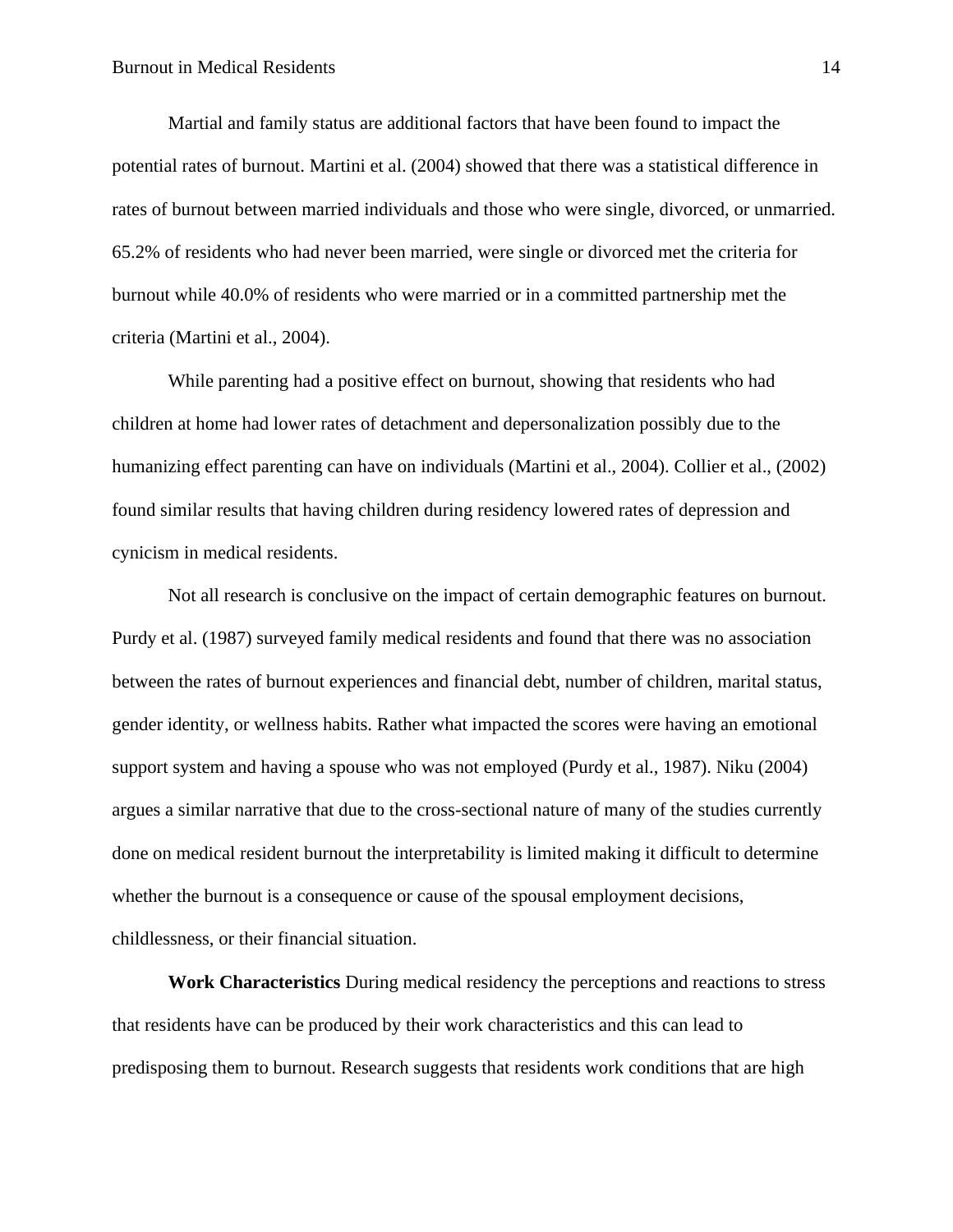intensity, high work demands, and a feeling of no control over their work can trigger burnout (Linzer et al., 2001). Purdy et al. (1987) reported that family medical residents stated that time demands was the leading cause of their feelings of burnout.

Biaggi et al. (2003) found that one third of medical residents reported feeling overburdened by the workload often. During the same study they found that 69% of residents rated the intensity of their work as "high". Biaggi et al. (2003) reported that lack of time off, no flexible work hours, lack of opportunities for learning, and low adequate feedback also impacted resident workplace satisfaction.

Nyysen et al. (2003) stated in their report that they explored the rates of stress, burnout, and residents' ratings of their work characteristics. They found that residents reporting a higher rate of burnout also reported a higher rate of stressful work characteristics. Noting specifically a lack of control over their own time as well as poor workplace time management. A lack of work planning, work organization, and inherently difficult job situations.

Dmitri et al. (2004) reported similar findings regarding the sometimes 80-hour workweek inflicted on some residents. The study focused on the transition from a 100-hour workweek to an 80-hour workweek. They found that resident emotional exhaustion did change however the depersonalization and personal accomplishment did not show statistical significance. Rates of burnout were still high among the residents even after the change in work schedule.

**Personality Characteristics** Many individuals pursuing a career in medicine are likely to be described as highly motivated. While those intense and goal-oriented personality traits can assist them in their field new research has linked certain personality traits to higher rates of burnout. Marshall (2011) found that residents who self-described as highly motivated with an intense involvement in their work were more likely to experience burnout than their peers. IsHak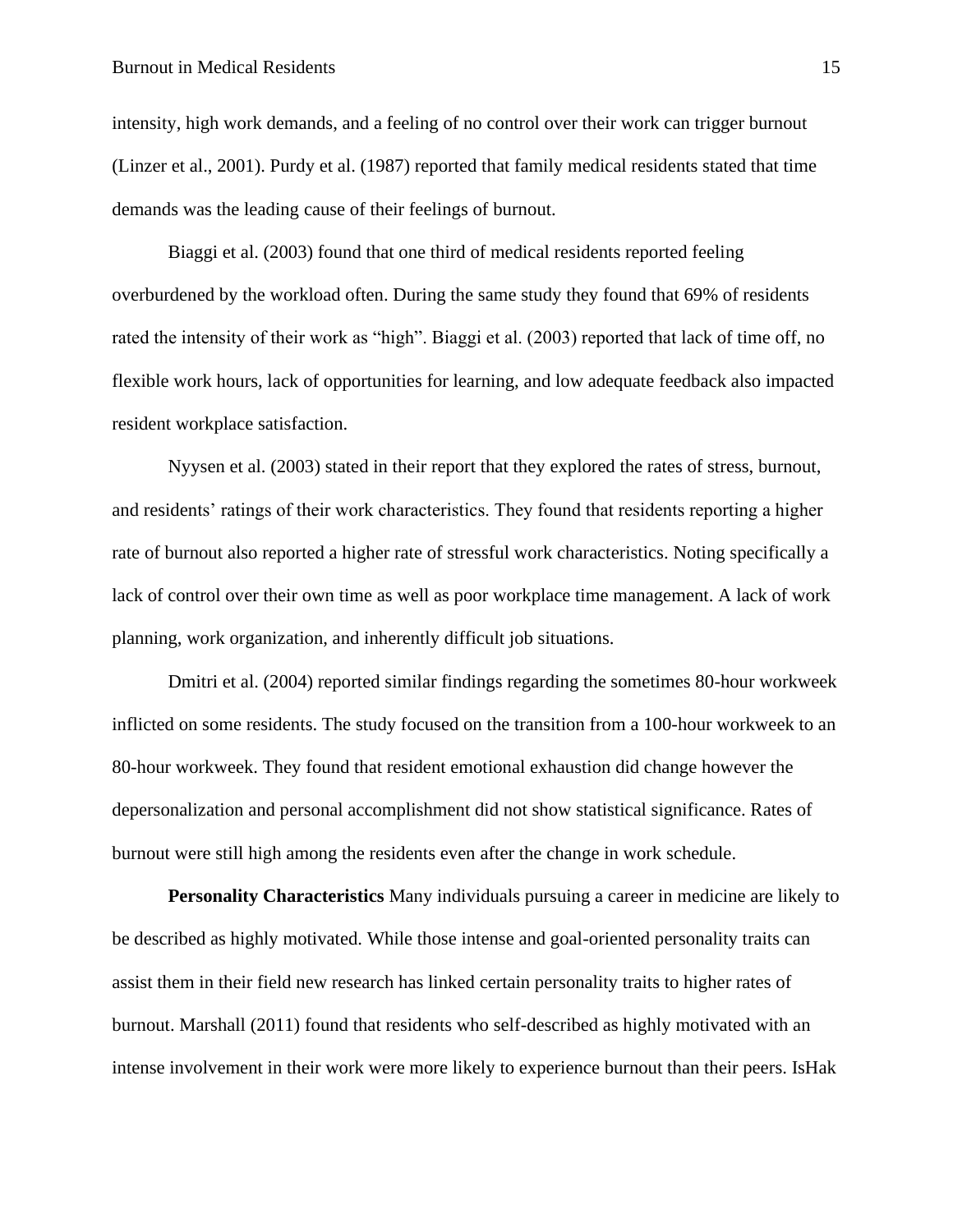#### Burnout in Medical Residents 16

et al. (2009) discussed that residents with inherent personality traits such as neuroticism and introversion have difficulty creating the interpersonal relationships required to effectively navigate burnout and emotional exhaustion.

Spickard et al. 2002 found differing results in that providers who demonstrated the compulsive triad of doubt, guilt, and an exaggerated sense of responsibility had difficulties attending to their personal relationships and developing a work-life balance. These medical providers have the chronic feeling that they are not doing enough and as a result it leads to a selfdestructive pattern of overwork. These patterns of behavior lead medical providers to feeling guilty about pleasure and may feel selfish when taking care of their own health and wellbeing.

Lemkau et al. (1988) discussed differing results that medical residents who scored high in narcissistic, histrionic, and compulsive personality traits were not correlated with burnout. However, they found that residents with avoidant, dependent, antisocial, or passive-aggressive personality traits were likely to have higher burnout scores as a whole. While research on personality characteristics impact on rates of burnout in medical residents is limited potentially due to the nature of the research needed, it is difficult to know if the personality traits were there before entering residency or developed due to burnout and workload (Lemkau et al., 1988). Further research focused on changes in personality characteristics and the impact on burnout could illuminate further prevalence and prevention.

## <span id="page-17-0"></span>**Implications of Burnout**

Burnout is not something that happens in a vacuum, only impacting the person experiencing those feelings. Rather burnout can have potentially severe consequences on those around the individual as well. Residents who experience burnout not only face potential long term physical and mental impacts but also can potentially put their patients at risk as well. From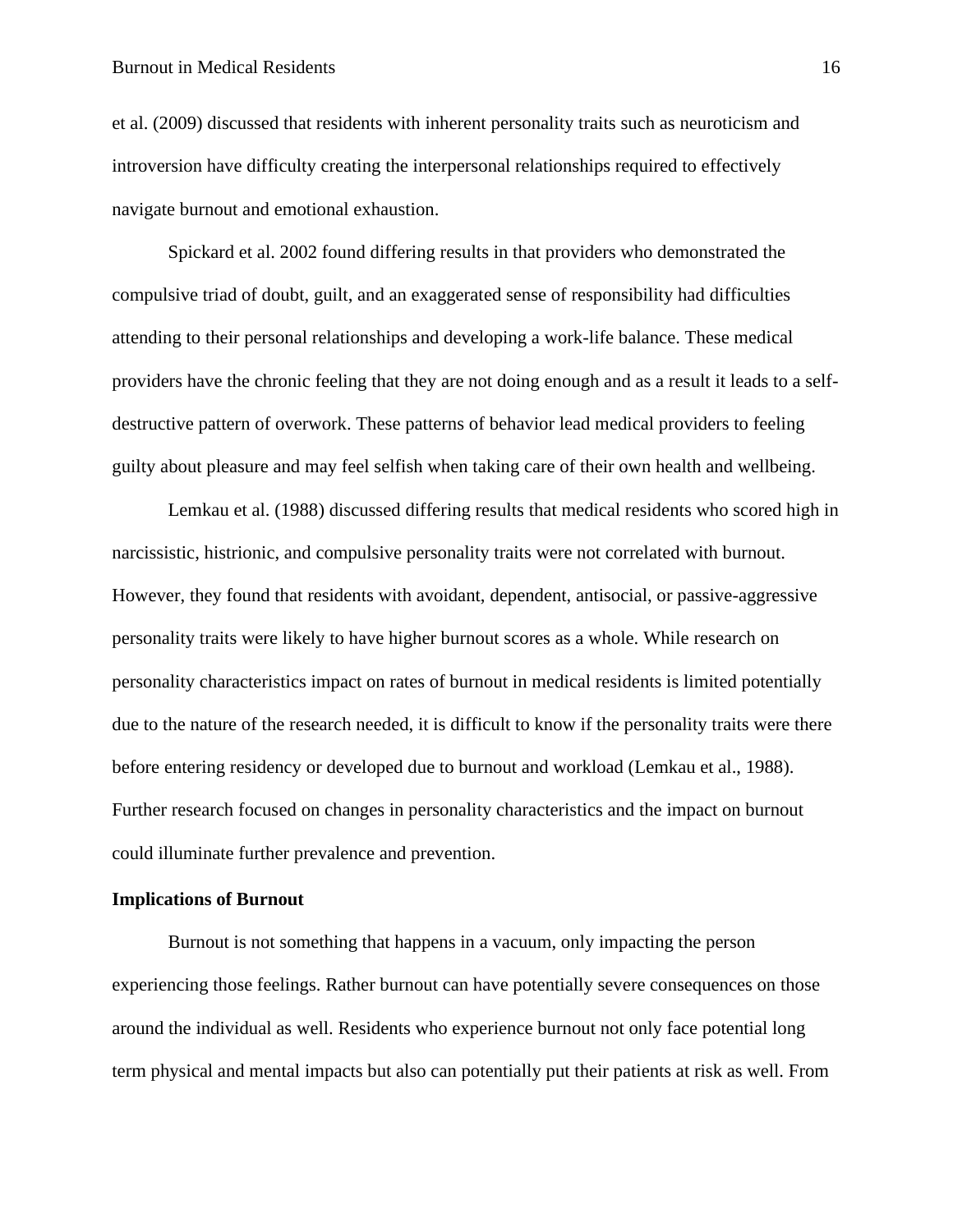the resident to the patient burnout can have lasting consequences as shown in the Libby Zion case.

#### <span id="page-18-0"></span>*For Residents*

Physical and mental health are both at risk during prolonged states of burnout in individuals (Shanafelt et al., 2012). Individuals in a burned-out state may also have higher rates of depression, suicidal ideation, plans, and attempts (Firth-Cozens, (1987). Physical health can be impacted as well by continued time spent burnt out. These risks can include insomnia, appetite changes, colds, flu, fatigue, headaches, and gastrointestinal distress. In more severe cases physical symptoms can even present as cardiovascular disease and increased inflammation biomarkers (IsHak et. al., 2009).

Mentally burnout can take a large toll on residents, Collier et al. (2002) found that 23% of residents they surveyed responded that they had become less humanistic over the course of their medical residency. From the same population, 61% expressed that they felt or had been told they had become more cynical. An estimated 30-40% of residents have marital or relationship problems that they did not have before their residency (Mayers, 1997). Keeve (1984) found that 1.4% of residents take leave from their programs annually. Within that 1%, there are 12% hospitalized, 3% attempted suicide, and 2% were treated for drug or alcohol problems.

Goebert et al. (2009) found that in 2003-2004, 5.7% of medical residents surveyed reported suicidal ideation. Many cases of suicidal ideation, plans, and attempts likely go unreported every year. In 2014 two cases made national news after two residents in New York committed suicide. However, Goebert et al. (2009) note that no changes were made to medical residency following this media coverage and many more residents experience these emotional difficulties every year without reporting.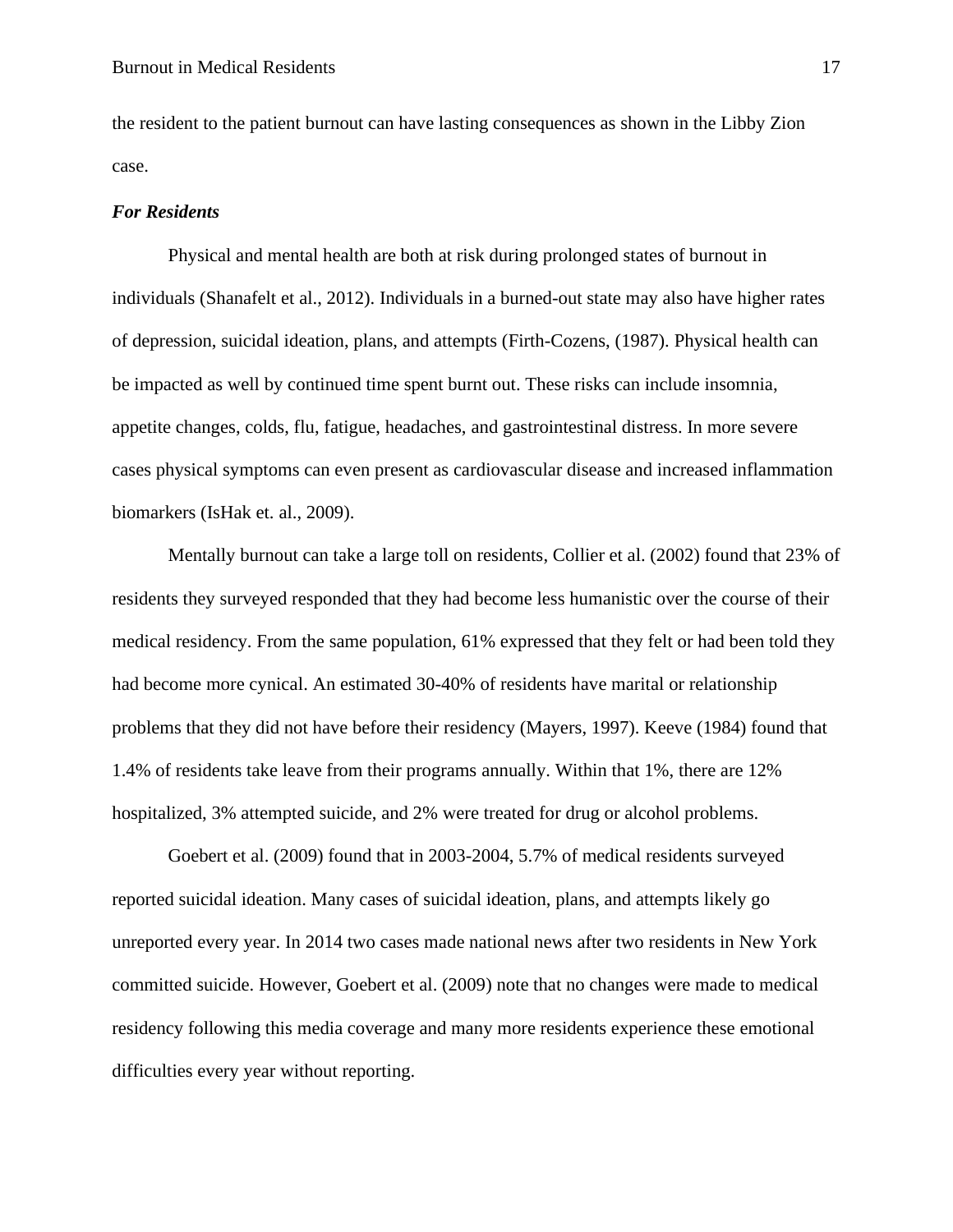### <span id="page-19-0"></span>*Libby Zion Case*

The death of Libby Zion in 1984 and the resulting Libby Zion law is a key example of the impact the burnout in medical residents can have on the care they provide. In 1984 18-year old Libby Zion was admitted to the hospital in New York City (Philibert et al., 2002). While there she was treated by first-year resident Weinstein, second-year resident Stone, they were not supervised by any attending physicians. Both residents had been awake for over 24 hours and were responsible for multiple floors of patients that evening.

Both residents were unable to determine Zion's illness, they consulted with her primary physician over the phone and prescribed her a set of medications. After the administration of the initial dose of medication, both residents had to leave one to attend to other patients and the other to finally rest. Throughout the night Zion's condition, Weinstein was woken up and informed of the situation and decided without seeing the patient to have Zion restrained and more medication administered (Philibert et al., 2002; Spritz, 1991). By the morning Zion's condition has worsened to the point where there was nothing that could be done, and she had a cardiac arrest and passed away (Asch & Parker, 1988).

This created a major paradigm shift in the experience of residents as a lawsuit was brought against the hospital for the death of Zion, the family alleged that inadequate staffing and supervision was what led to their daughter's death. The New York City court found that there was some basis in the claims and issues work hour restrictions on residents in New York City (Spritz, 1991). These restrictions set forth the rules that residents could no longer work more than 24 hours straight and limited the workload to 80 hours a week (Philibert et al., 2002).

In 2003 these restrictions were adopted at a national level by the Accreditation Council for Graduate Medical Education that also restricted the hours residents could work (Asch &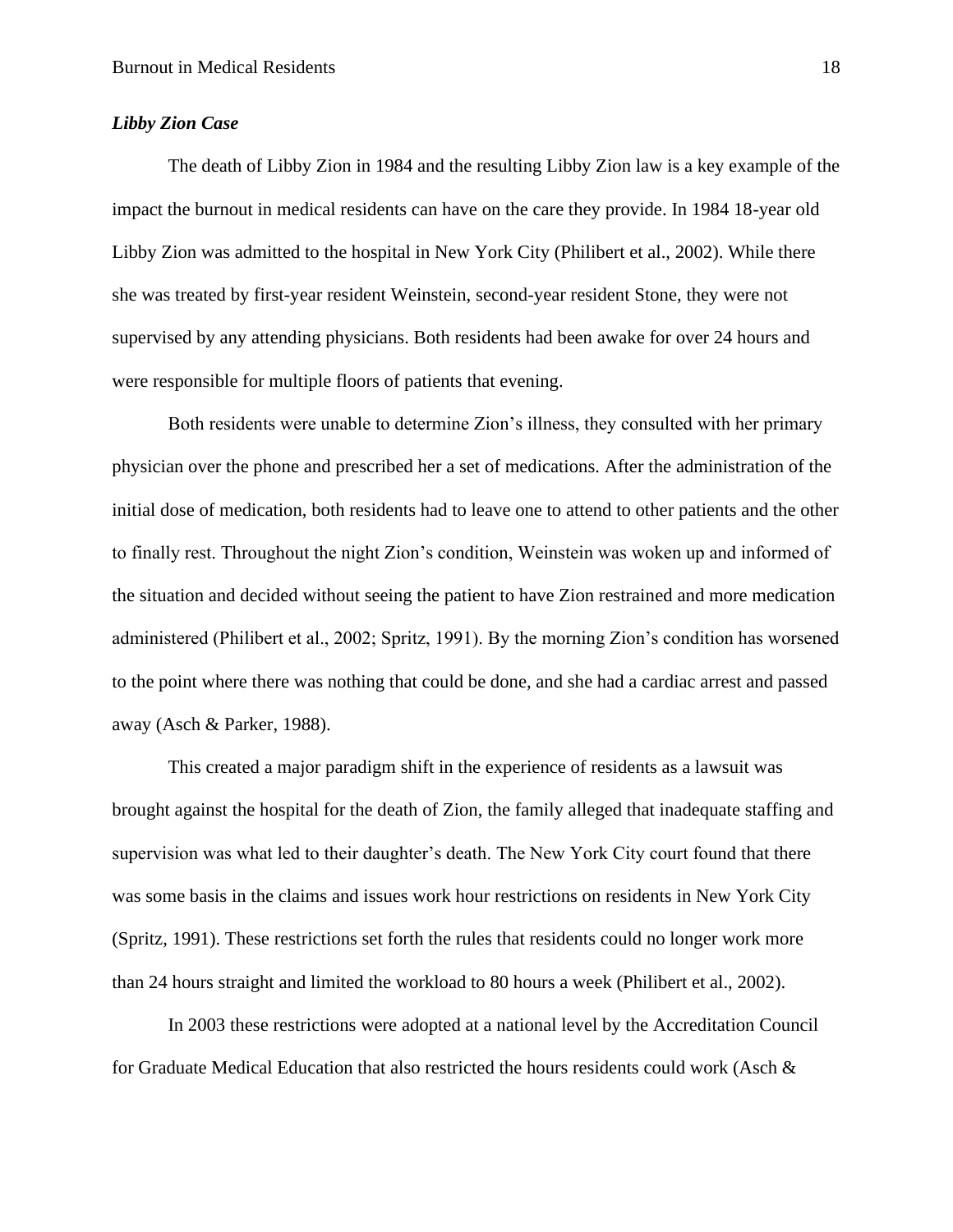Parker, 1988). There has been much debate since the incident and following legal battle about who was responsible for the death of Zion. The medical reaction that caused her death was not widely known at the time and many states that even experienced physicians would have not known about the contraindication of the medication (Asch & Parker, 1988). However, many agree that creating a system of guidelines to protect medical residents from overwork and exhaustion was needed (Spritz, 1991).

The case of Libby Zion is an example of the potentially harmful and deadly consequences of resident burnout. Debate aside the consensus among many professionals has been that the two residents should never have been staffing that long and been alone at that point in their training (Asch & Parker, 1988; Spritz, 1991).

## <span id="page-20-0"></span>*For Health Care*

Proven by the Libby Zion case the burnout of medical residents does not solely impact the residents themselves. It has potentially dangerous consequences on patients and healthcare teams. Mowrey (2015) found that residents who worked 30-hour shifts were made over 36% more serious medical errors than their peers working 16-hour consecutive shifts. Baldwin et al. (1997) found similar results when they surveyed residents, they found that feeling overwhelmed and burnout resulted in higher self-reports of minor mistakes compared to residents who did not report feelings of burnout.

In a larger cross-sectional study done of both medical students and medical residents it was estimated that between 10-18% showed signs of work impairment, residents and students reported that they did believe it impacted their work performance, but when asked if they would voluntarily seek professional help many said no despite the impact on their work as residents (Aiken et al., 2002).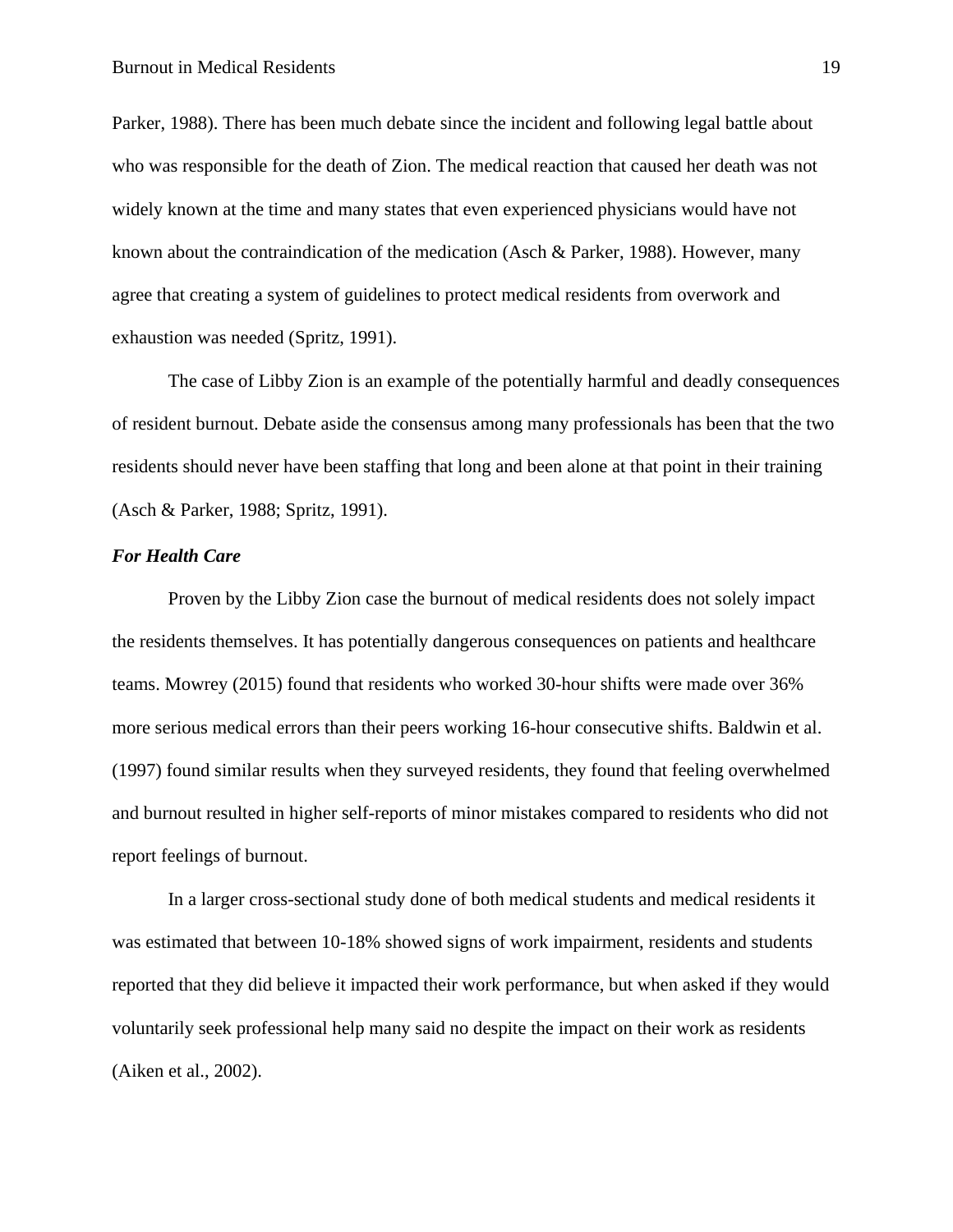In 2008 Halbesleben & Rathert conducted a study that surveyed pairs of patients and their attending medical residents who had been hospitalized in the last year. Once they controlled for the severity of illness and demographic factors they found that patients with a resident that scored high for depersonalization burnout had lower patient satisfaction and longer recovery time post-discharge. Research supports that high burnout can be associated with adverse patient outcomes as well as affecting the residents themselves (Aiken et al. 2002) and poses the question of what potentially can be done to support both the residents and in turn positively impact patient care?

#### <span id="page-21-0"></span>**Looking Forward**

Currently, the data that is available on prevention and intervention regarding resident and physician burnout is lacking. Although there have been several interventions studied regarding other healthcare populations and fields there have been exponentially less focused on those going through the medical education process. The barrier to this is multi-faceted, however. Residents who already have shown rates of burnout and limited time may feel as though they do not have time to complete multiple surveys, intervention courses, or therapy groups (McCue & Sachs, 1991).

To truly have a complete view on potential interventions and prevention looking forward more research needs to be done. Nevertheless, at this time existing research shows that current interventions for medical resident burnout fall into two major categories; workplace-driven interventions and individual-driven behavioral, social, and physical activities (IsHak et al., 2009).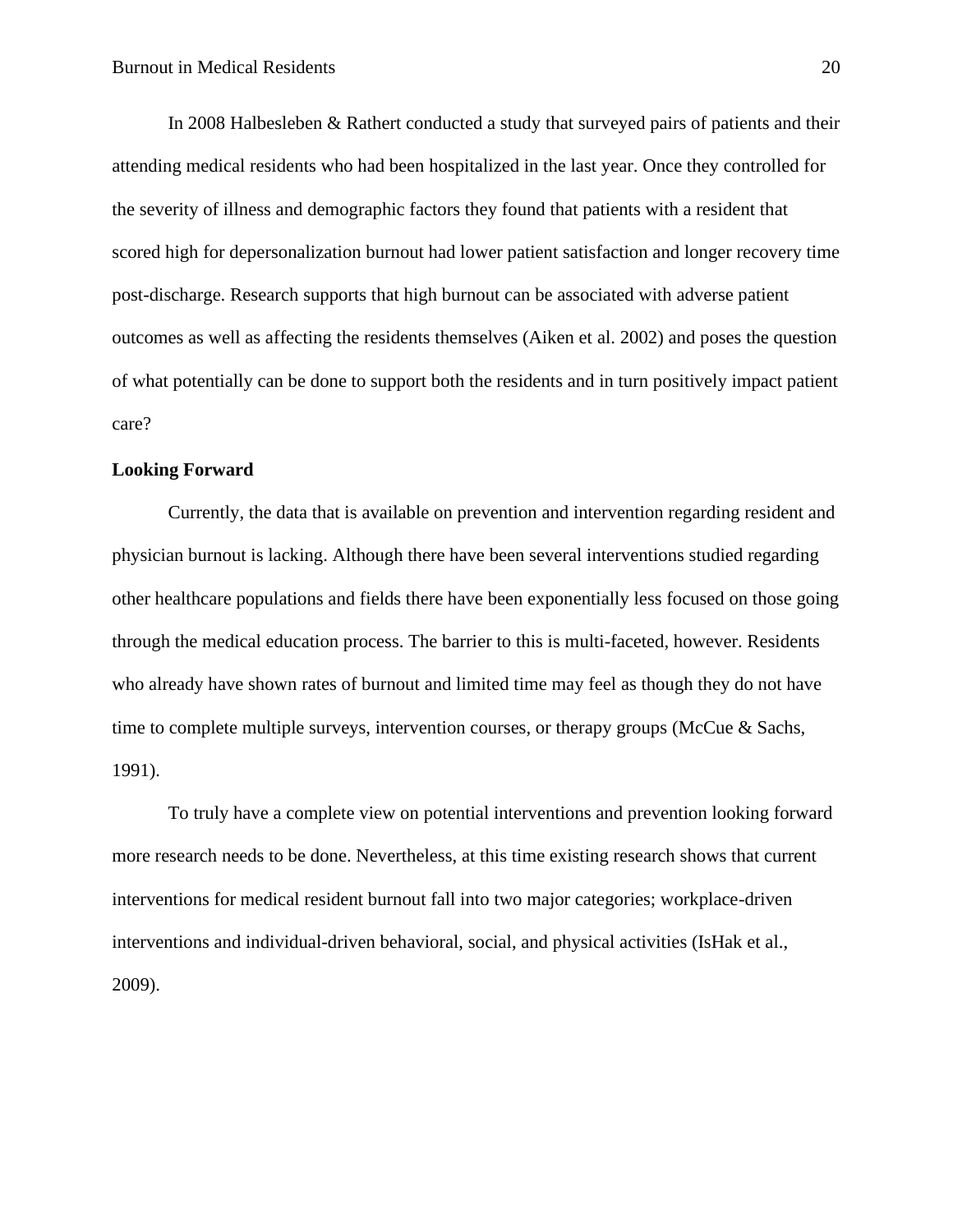#### <span id="page-22-0"></span>*Workplace-Driven Interventions*

Many researchers believe that there needs to be more work done to emphasize the importance of the entire learning environment for medical residents. This includes the relationships they have with attending providers and faculty, adequate time for coursework and intellectual stimulation, as well as a reasonable patient load (Frei et al., 2010).

Currently, the Accreditation Council for Graduate Medical Education (ACGME) sets forth certain requirements for medical education from limiting hours worked and on-call to requiring residents to maintain a case log to track their involvement in certain procedures and compliance with guidelines. Though many studies have shown the work hour demands to be one of the causes of burnout in residents a study done in 2004 by Gelfand et al. found little difference when work hour reduction was implemented.

In 2004 Gelfand et al. looked at the impact work hour limitations could have on burnout rates in medical residents. One week prior to the implementation of the work hour changed residents were surveyed, between 50% scored high on emotional exhaustion and 56% scored high in depersonalization. Six months after the reduction in hours the same group of residents were surveyed. 47% scored high on emotional exhaustion and 70% scored high on depersonalization.

In a review of 14 research studies, Frei et al. (2010) found that established mentoring programs that are incorporated into residency programs help to reduce burnout significantly. These mentoring programs focused on providing career counseling, increase students' interest in research, and supported them in worth their personal and career growth (Frei et al., 2010).

McCue & Sachs (1991) implemented a 4-hour long workshop where they trained 43 medical providers from different subspecialties on stress management. The focus was on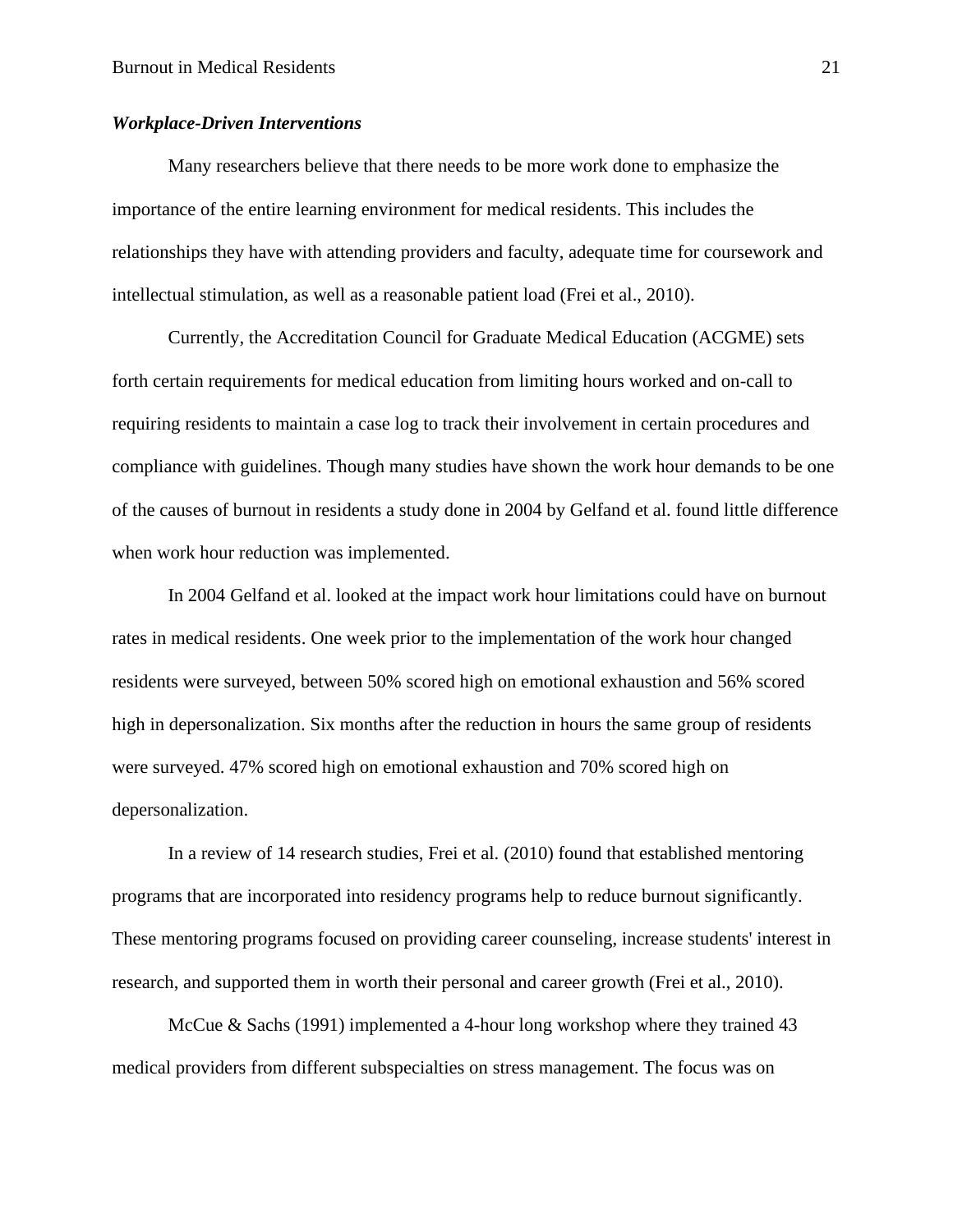#### Burnout in Medical Residents 22

personal management, relationships, outlook, and stamina skills. They observed a decrease in emotional exhaustion scores six weeks after the course. Likewise, Ospina-Kammerer and Figley (2003) held a 4-week seminar for 24 family practice residents where they learned stress reduction techniques. The intervention group showed a decrease in the mean MBI scores.

Processing groups for residents and providers where they can have a protected setting to discuss issues that are professional and sometimes personal in nature have been shown to help combat burnout as well (Debrow et al., 2006). These processing groups help to foster workrelated relationships which have been proven to help create a sense of pride in their work and commitment to their organization which can help prevent depersonalization.

## <span id="page-23-0"></span>*Individual-Driven Behavioral, Social, and Physical Activities*

Workplace-driven changes alone cannot entirely alter the prevalence of burnout in medical residents, research has found that individual-driven changes are also needed to make a difference (Frei et al., 2010). Ozbay et al. (2007) identified that focusing on fostering emotional intelligence can greatly benefit individuals when faced with difficult and high-stress situations. Individuals who had high emotional resiliency scores were found to be able to shift the focus from stress to successful adaptation. Similarly, it has been shown that individuals who spend time doing activities that help them reinforce their compassion satisfaction reported lower rates of compassion fatigue and depersonalization (Ozbay et al., 2007).

Research suggests that residents who can spend time fostering a life outside of work can maintain their compassion satisfaction and resiliency (Brennan, 2015). These activities can be specific to the individual, but it can be as simple as spending time with loved ones and children, exercising three to five times a week, or regularly seeking mental health counseling (Dabrow et al., 2006).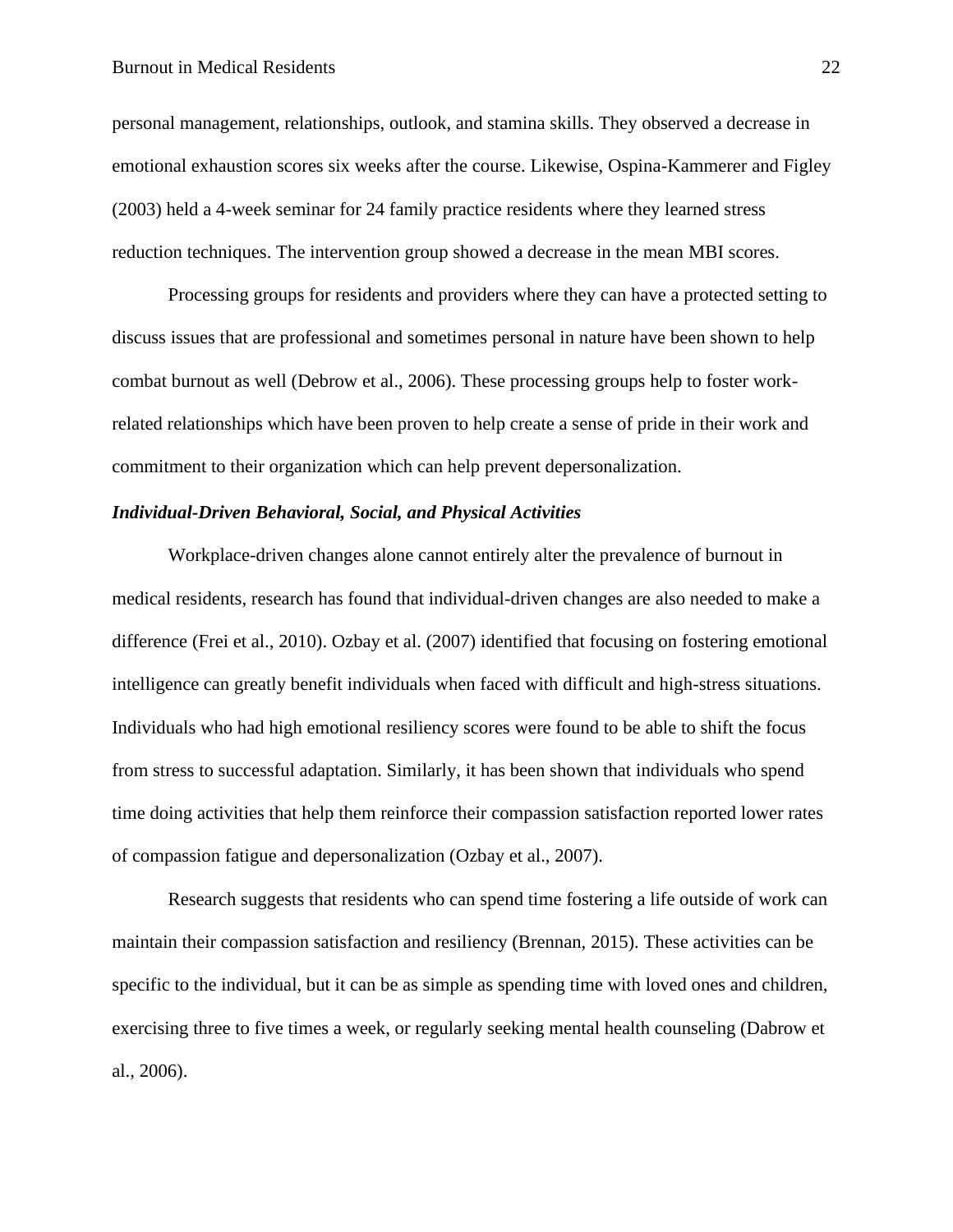Along the same lines, Maslach (1976) found that individuals who developed close relationships with their peers reported lower rates of stress. Having peer support during challenging cases was found to help residents feel validated. Brennan (2015) showed that residents who regularly discussed care, laughed, and vented with their colleagues show decreased rates of personal anxiety and in the long-term lower rates of burnout during their residency.

Brennan (2015) and their colleagues designed and implemented active learning sessions based on this information. The sessions were aimed at helping individuals learn skills that they could to help them feel less stress, more supported, how to incorporate self-reflection, developing and practicing coping skills, identifying personal strengths, and connecting with what gives each person meaning to their work. Other portions of the sessions focused on preventative emotional care and how to develop and maintain social connections with peers and those outside of medicine. They found that residents who participated in these sessions had overall higher rates of work satisfaction, reported feeling less anxious and stressed regularly, and overall showed lower signs of burnout (Brennan, 2015).

Another study found similar results when examining the impact of meditation and stress among health care professionals (Galantino et al., 2005). Results showed that physicians and residents who regularly practiced meditation showed improved mood and emotional states. Galantino et al. (2005) also showed that physical exercise also helped providers to relieve the impacts of anxiety and depression.

Macaskill & Macaskill (1992) established as well that residency programs that encouraged and supported personal psychotherapy for residents helped residents to explore occupational challenges and increase their self-awareness which resulted in lower rates of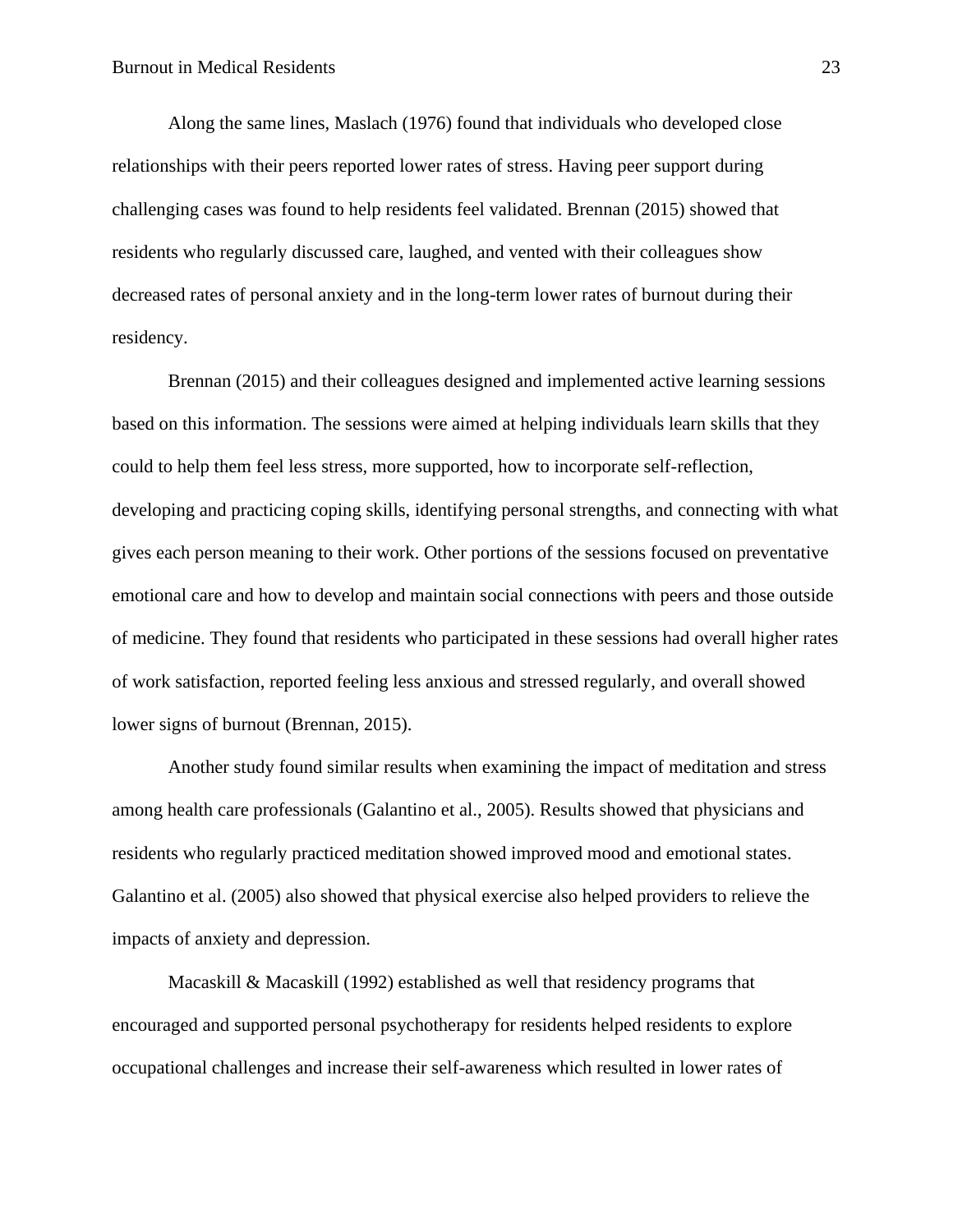emotional exhaustion and burnout. Regarding individual-driven interventions research shows there is a multitude of options available for residents that can be used to create a boundary between work and home and help residents to establish healthy coping strategies. Each solution is unique to the resident but exploring and fostering these options and personal skills can help residents avoid the impacts of burnout (Macaskill & Macaskill, 1992).

#### **Conclusion**

<span id="page-25-0"></span>Over the last 120 years, the landscape of medical education has changed and adapted in many ways. However, burnout among medical residents remains a prevalent concern with a lasting impact not only on the residents themselves but also on the patients they are meant to serve. While there is an increasing amount of research being done on the topic of emotional health in medical residents there is still a stark lack of information regarding how to prevent and help residents cope when burnout does occur. The understanding of resident burnout would be enhanced by more rigorous and widespread research.

When looking towards the future of medical education and research future studies would benefit from studying larder samples of residents as well as examining the relationship between burnout and depression, suicidal ideation, poor clinical performance, and career decisions. The research focused on the impact of resident burnout on healthcare institutions as a whole could be of benefit as well. Focusing on the potential benefits of interventions, reform policies, and work hour restrictions on personal and fiscal benefits of healthcare.

History has shown that burnout in medical residents is not a new phenomenon and that over time it truly takes a toll on the individual and puts the people they provide care to at risk. Working from an individual and workplace level to help prevent burnout and create positive interventions for when burnout occurs could help benefit all of those involved in the health care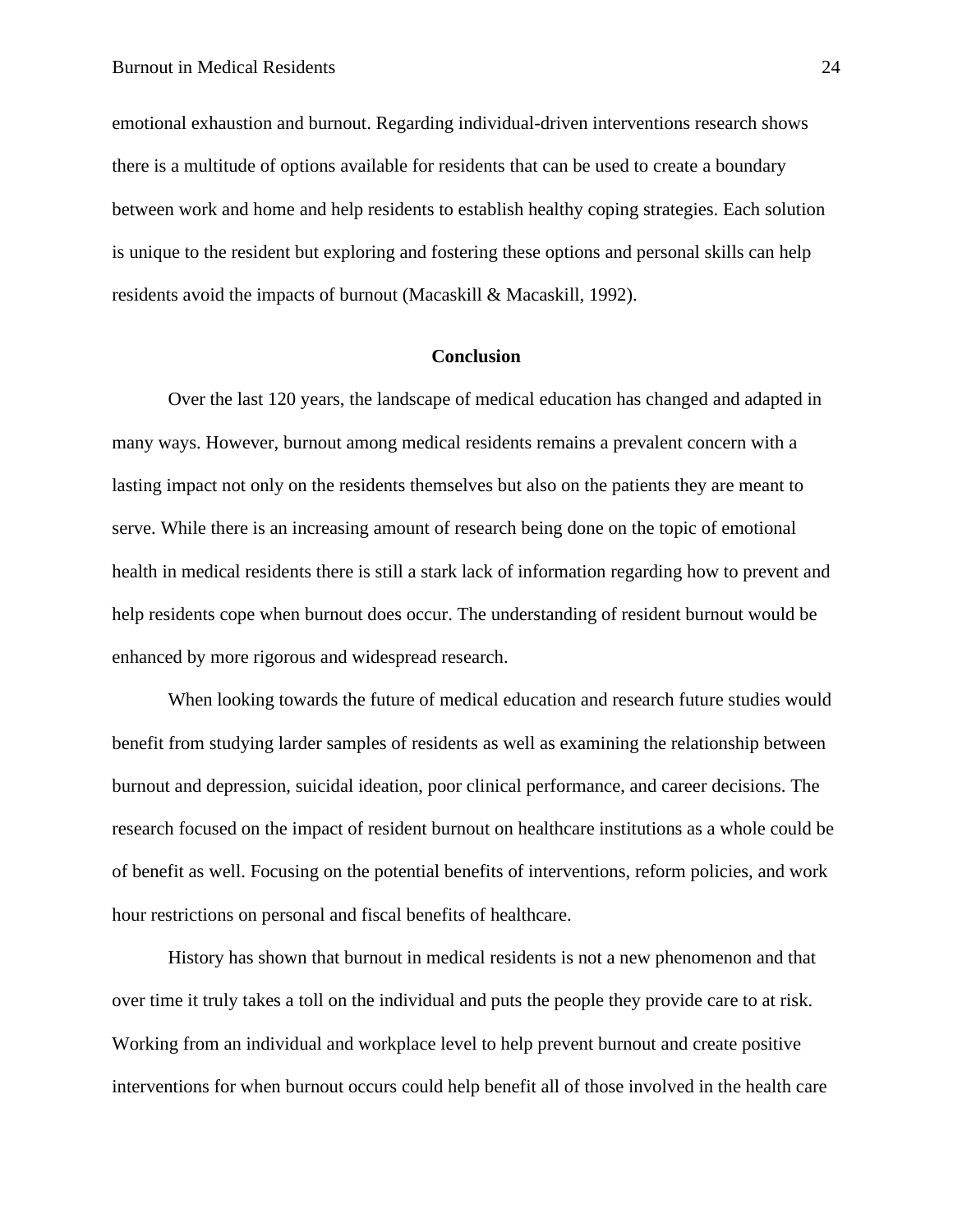system. Helping residents find balance and positive mental health will improve not only their lives but the lives of their patients as well. In the words of Maslach (1982) "If all of the knowledge and advice about how to beat burnout could be summed up in 1 word, that word would be balance—balance between giving and getting, balance between stress and calm, balance between work and home."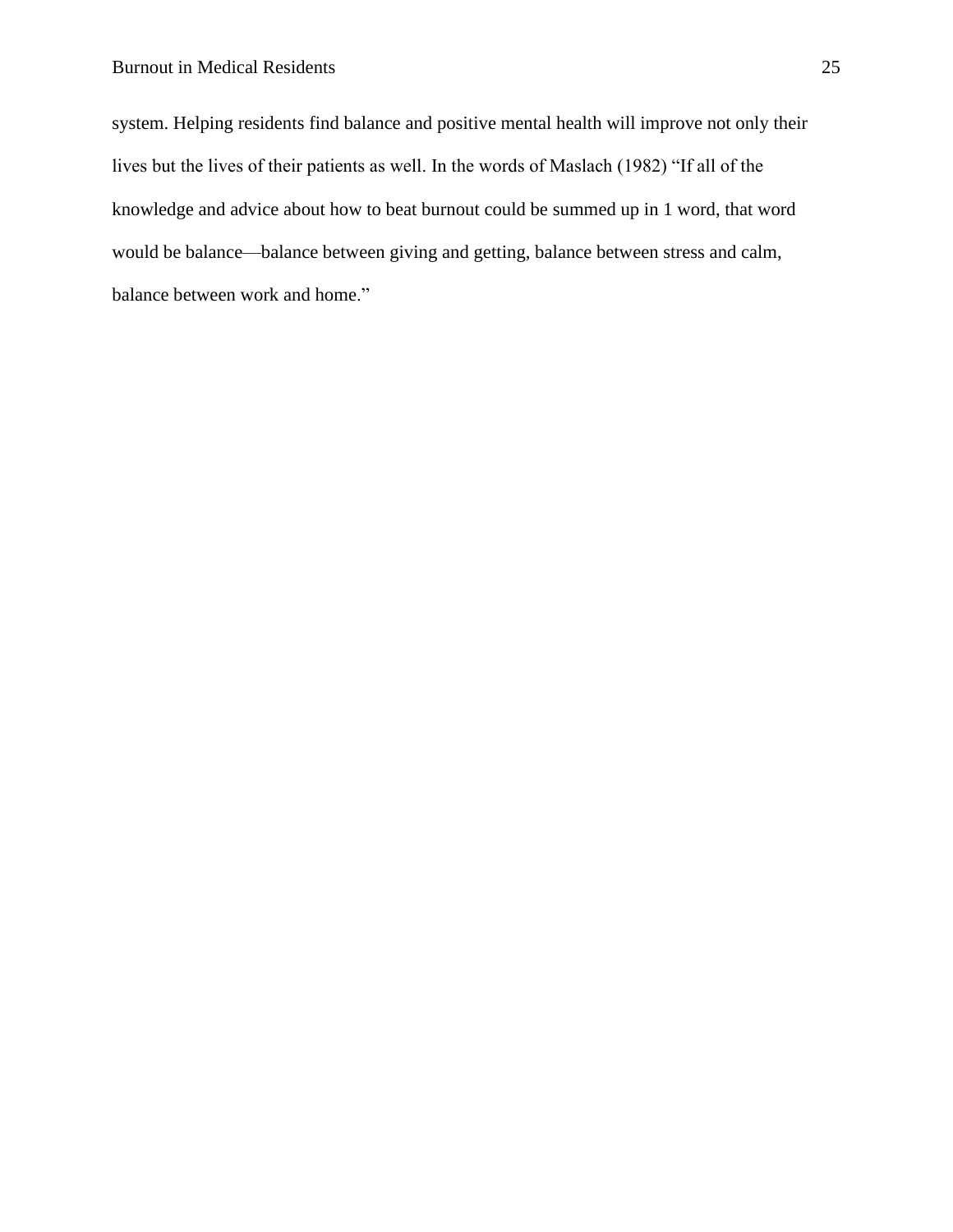#### **References**

- <span id="page-27-0"></span>Aiken, L., Clarke, S., Sloane, D., Sochalski, J., & Silber, J. (2002). Hospital nurse staffing and patient mortality, nurse burnout, and job dissatisfaction. *JAMA*, 288, 1987-1993.
- Asch, D., Parker, R. (1988). The Libby Zion case. One step forward or two steps backward? *New England Journal of Medicine,* 318(12). 771-775.
- Baldwin, P., Dodd, M., & Wrate, R. (1997). Young doctors' health, I: how do working conditions affect attitudes, health and performance? *Social Science Med,* 45, 35-40.
- Biaggi, P., Peter, S., & Ulich, E. (2003). Stressors, emotional exhaustion and aversion to patients in residents and chief residents – what can be done? *Swiss Med Weekly.* (133) 339-346.
- Bertakis, K., Helms, L., Callahan, E., Azari, R., Leigh, P., Robbins, J. (2001). Patient gender differences in the diagnosis of depression in primary care. *J Women's Health Gender Based Med,* 10, 689-698.
- Brennan J, McGrady, A. (2015). Designing and implementing a resiliency program for family medicine residents. *Int J Psychiatry Med* 50, 104-114.
- Collier, V., McCue, J., Markus, A., & Smith, L. (2002). Stress in medical residency: status quo after a decade of reform? *Ann Inter Med.* 136, 384-390.
- Dabrow S., Russell S., Ackley K., Anderson E., Fabri P. (2006). Combating the stress of residency: one school's approach. *Acad Med*, 81, 436–439.
- Dyrbye, L., West, C., Satele, D., Boone, S., Tan, L., Sloan, J., & Shanafelt, T. (2014). Burnout among U.S. medical students, residents, and early career physicians relative to the general U.S. population. *Academic Medicine.* 89(3), 443-4451.
- Dmitri, G., Podnos, Y., Carmichael, J., Saltzman, D., Wilson, S., & Williams, R. (2004). Effects of the 80-hour workweek on resident burnout. *Arch Surg.* 139(9), 933-940.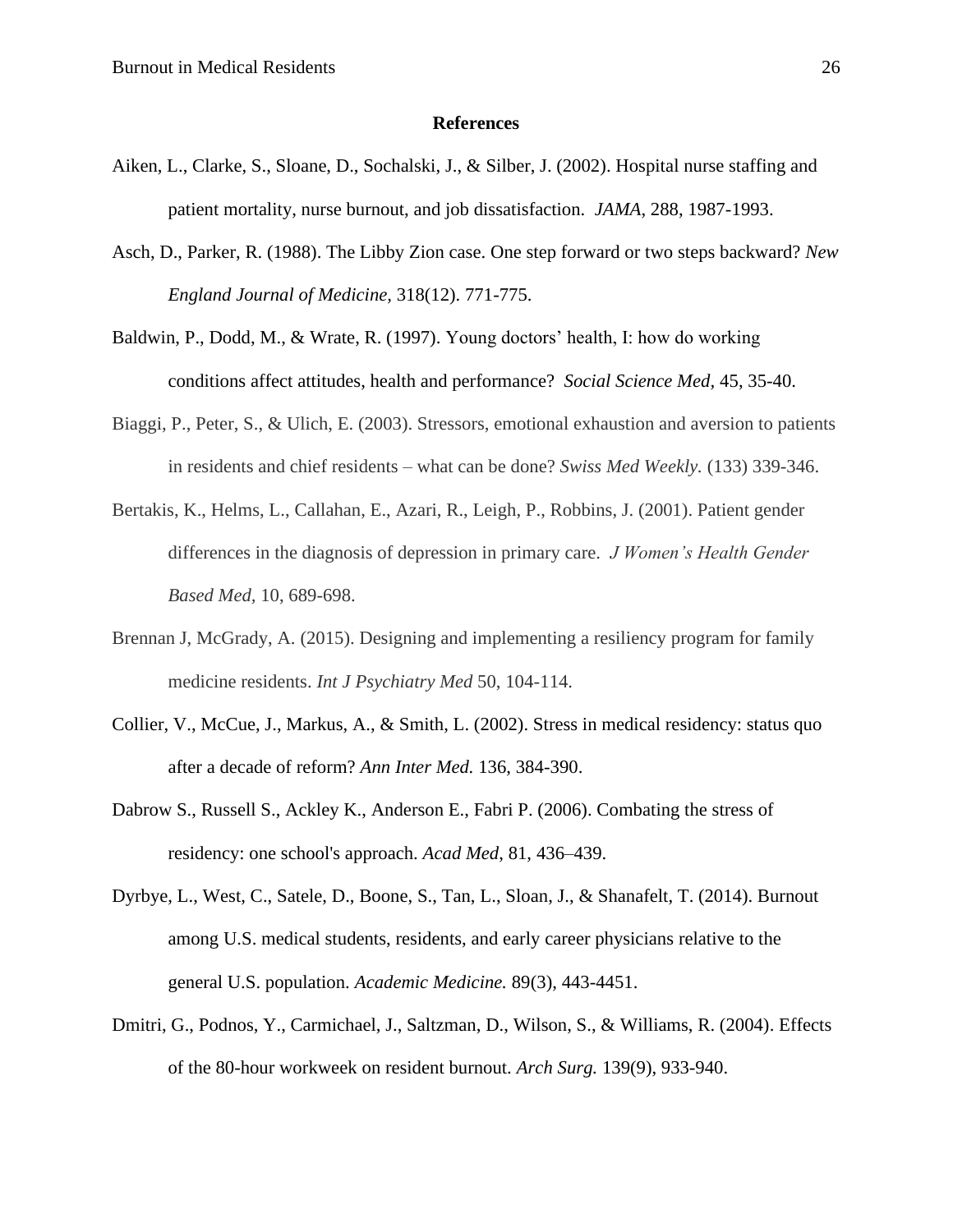Figley, C. R. (2002). Treating compassion fatigue. *New York Brunner-Routledge.*

- Firth-Cozens J. (1987). Emotional distress in junior house officers. *Br Med J (Clin Res Ed)*, 295, 533-536.
- Frei E, Stamm M, & Buddeberg-Fischer B (2010). Mentoring programs for medical students a review of the PubMed literature 2000 - 2008. *BMC Med Educ* 10: 32.
- Galantino, M., Baime, M., Maguire, M., Szapary, P., & Farrar, J. (2005). Short communication: in association of psychological and physiological measures of stress in health-care professionals during an 8-week mindfulness meditation program. *Stress Health*, 21(4), 255–261.
- Gelfand, D., Podnos, Y., Carmichael, J., Saltzman, D., Wilson, S., & Williams, R. (2004). Effect of the 80-hour workweek on resident burnout. *Arch Surg*, 139, 933-938.
- Goebert D, Thompson D, & Takeshita J. (2009). Depressive symptoms in medical students and residents: a multischool study*. Acad Med*, 84, 236-41.
- Halbesleben J., & Rathert C. (2008). Linking physician burnout and patient outcomes: exploring the dyadic relationship between physicians and patients. *Health Care Manage Rev,* 33(1), 29–39.
- Howell, J. D. (2016). A History of Medical Residency. *Reviews in American History*, 44(1), 126–131.
- Ishak, W., Lederer, S., Mandili, C., Nikravesh, R., Seligman, L., Vasa, M., Ogunyemi, D., & Bernstein, C. A. (2009). Burnout during residency training: a literature review. Journal of graduate medical education, 1(2), 236–242. https://doi.org/10.4300/JGME-D-09-00054.1
- Johnson, C. (1992). Coping with compassion fatigue. *Nursing.* 22. 116-120.

Keeve, J. (1984). Physicians at risk. Some epidemiologic considerations of alcoholism, drug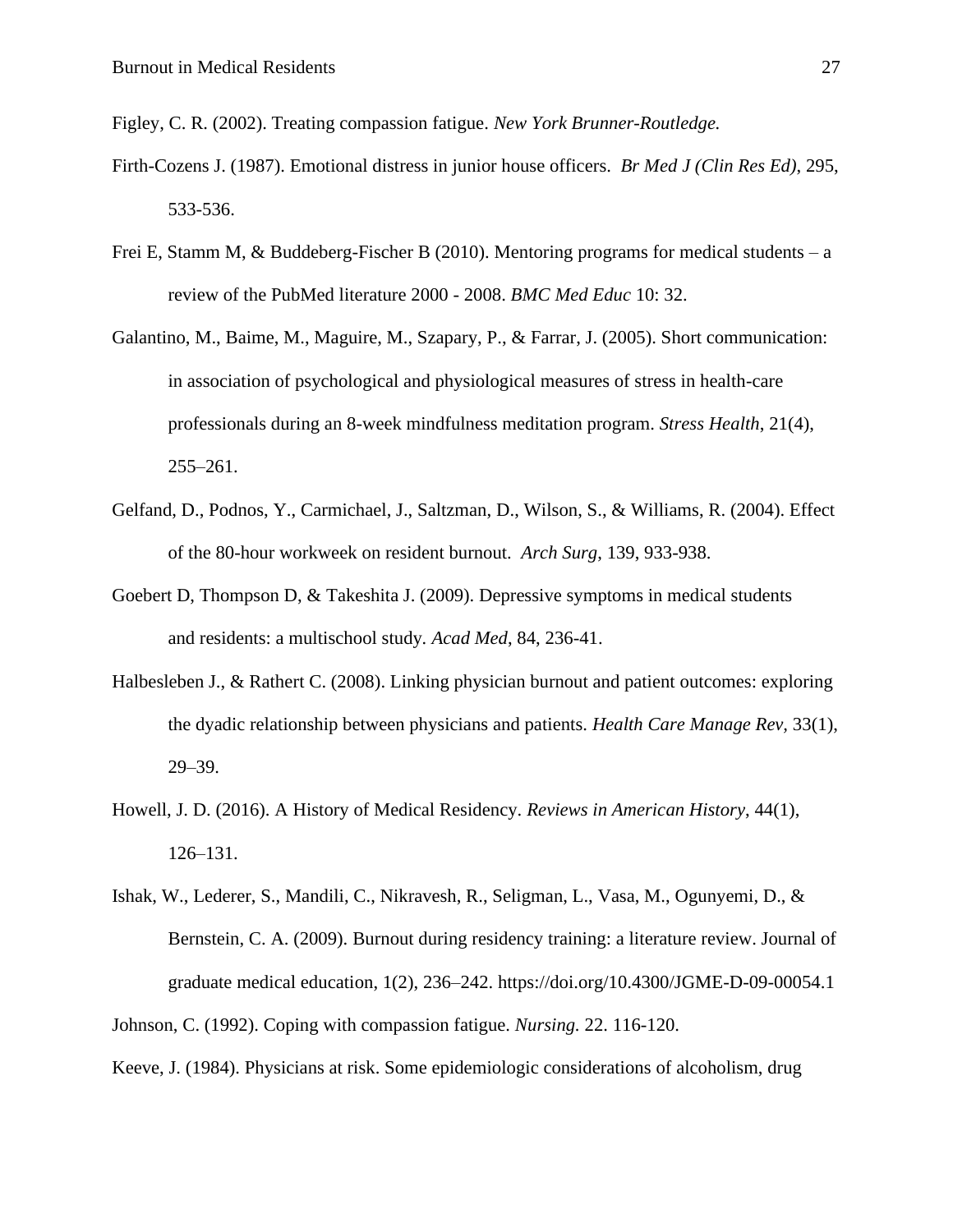abuse, and suicide. *Journal Occupational Med* 26, 503-508.

- Lemkau, J., Purdy, R., Rafferty, & J., Rudisill, J. (1988). Correlates of burnout among family practice residents*. Journal of Med Education,* 63, 682-691.
- Linzer, M., Visser, M. R., Oort, F. J., Smets, E. M., McMurray, J. E., de Haes, H. C., & Society of General Internal Medicine (SGIM) Career Satisfaction Study Group (CSSG) (2001). Predicting and preventing physician burnout: results from the United States and the Netherlands. *The American journal of medicine*, *111*(2), 170–175.
- Macaskill N., & Macaskill A. (1992). Psychotherapists-in-training evaluate their personal therapy: results of a UK study. *Br J Psychother*, 9, 133–138.
- Marshall, D. (2011). The role of the physician in palliative and end-of-life care. *Palliative Care (Second Edition).*
- Martini S., Arfken C. L., Churchill A. (2004). Burnout comparison among residents in different medical specialties. *Acad Psychiatry.* 28(3), 240-2.

Maslach C. (1976). Burned out. *Hum Behav*, 5(9), 16–22.

- Maslach C. (1982). Burnout: The Cost of Caring. Englewood Cliffs, NJ: Prentice-Hall.
- Maslach C, Jackson, S., & Leiter, M. (1997). Maslach Burnout Inventory: third edition. In: Zalaquett CP, Wood RJ, eds. Evaluating Stress: A Book of Resources. Lanham, Md: *Rowman & Littlefield Publishers Inc*. 191-218.
- Maslach C, Schaufeli WB, Leiter MP, & Goldberg J. (2003). Job burnout: new directions in research and intervention. *Curr Dir Psychol Sci*. 12:189-192.
- Mayers, M. (1997). Management of medical student's health problems. *Advances in Psychiatric Treatment,* 3, 259-266.

McCue, J. D., & Sachs, C. L. (1991). A stress management workshop improves residents'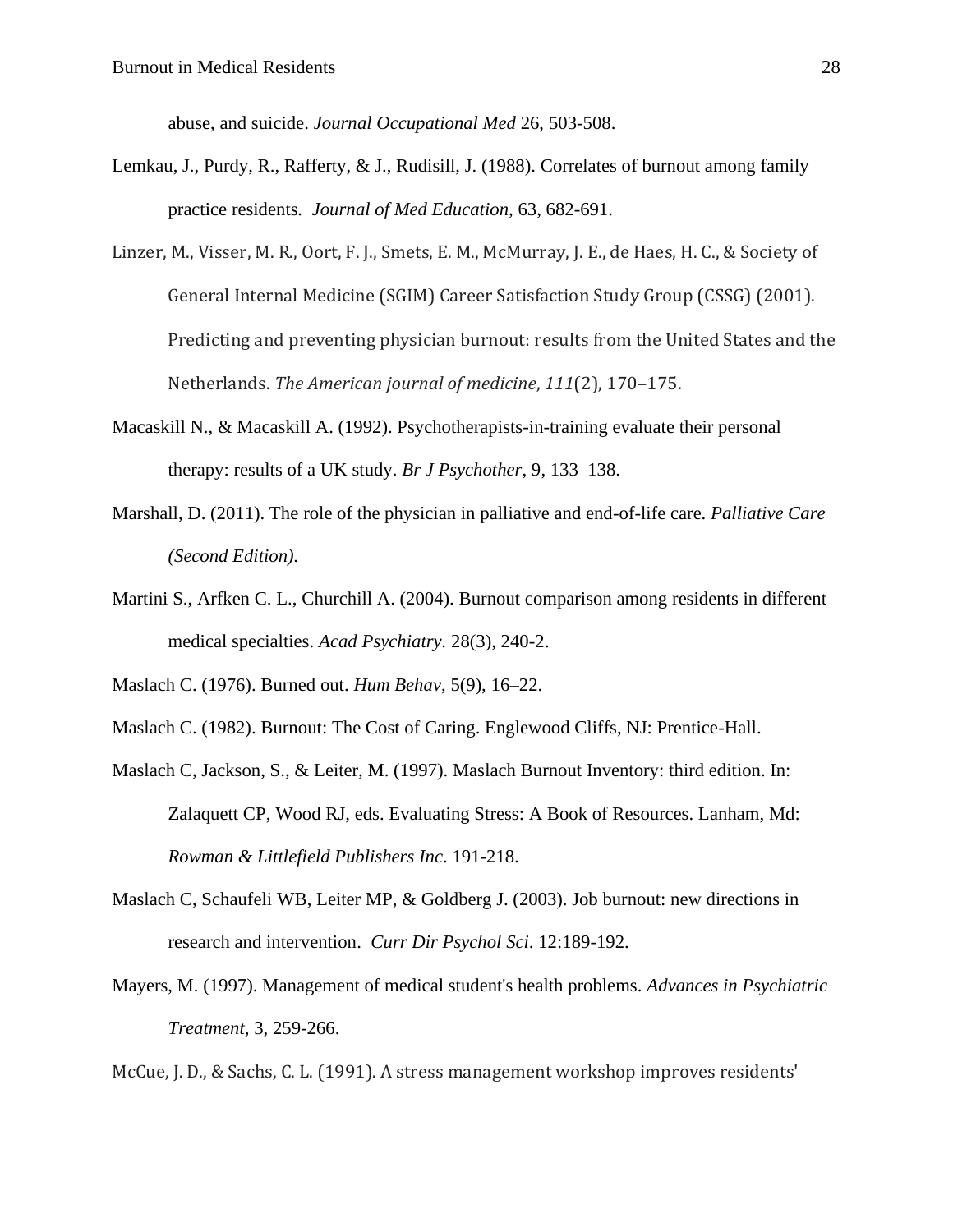coping skills. *Archives of internal medicine*, *151*(11), 2273–2277.

- Mowery Y. M. (2015). A primer on medical education in the United States through the lens of a current resident physician. *Annals of translational medicine*, 3(18), 270.
- Niku, T. (2004). Resident burnout. *JAMA Network*. 292(23):2880-2889. doi:10.1001/jama.292.23.2880
- Nyssen, A., Hansez, I., Baele, P., Lamy, M., & De Keyser, V. (2003). Occupational stress and burnout in Anaesthesia. *Br J Anaesth.* (90), 333-337.
- Ospina-Kammerer, V., & Figley, C. R. (2003). An evaluation of the Respiratory One Method (ROM) in reducing emotional exhaustion among family physician residents. *International journal of emergency mental health*, *5*(1), 29–32.
- Ozbay, F., Johnson, D. C., Dimoulas, E., Morgan, C. A., Charney, D., & Southwick, S. (2007). Social support and resilience to stress: from neurobiology to clinical practice. *Psychiatry (Edgmont (Pa. : Township))*, *4*(5), 35–40.
- Paice, J. (2007). The interdisciplinary team. *Palliative Care: Core Skills and Clinical Competencies.* 473, 475-486.
- Philibert, I., Friedmann, P., Williams, W. (2002). New requirements for resident duty hours. *Journal of the American Medical Association*, 288(9), 1112-1114.
- Purdy, R. R., Lemkau, J. P., Rafferty, J. P., & Rudisill, J. R. (1987). Resident physicians in family practice: who's burned out and who knows?. *Family medicine*, *19*(3), 203– 208.
- Shanafelt, T., Boone, S., & Tan, L. (2012). Burnout and satisfaction with work-life balance among US physicians relative to the general US population. *JAMA Network*. 172(18), 1377-1385.